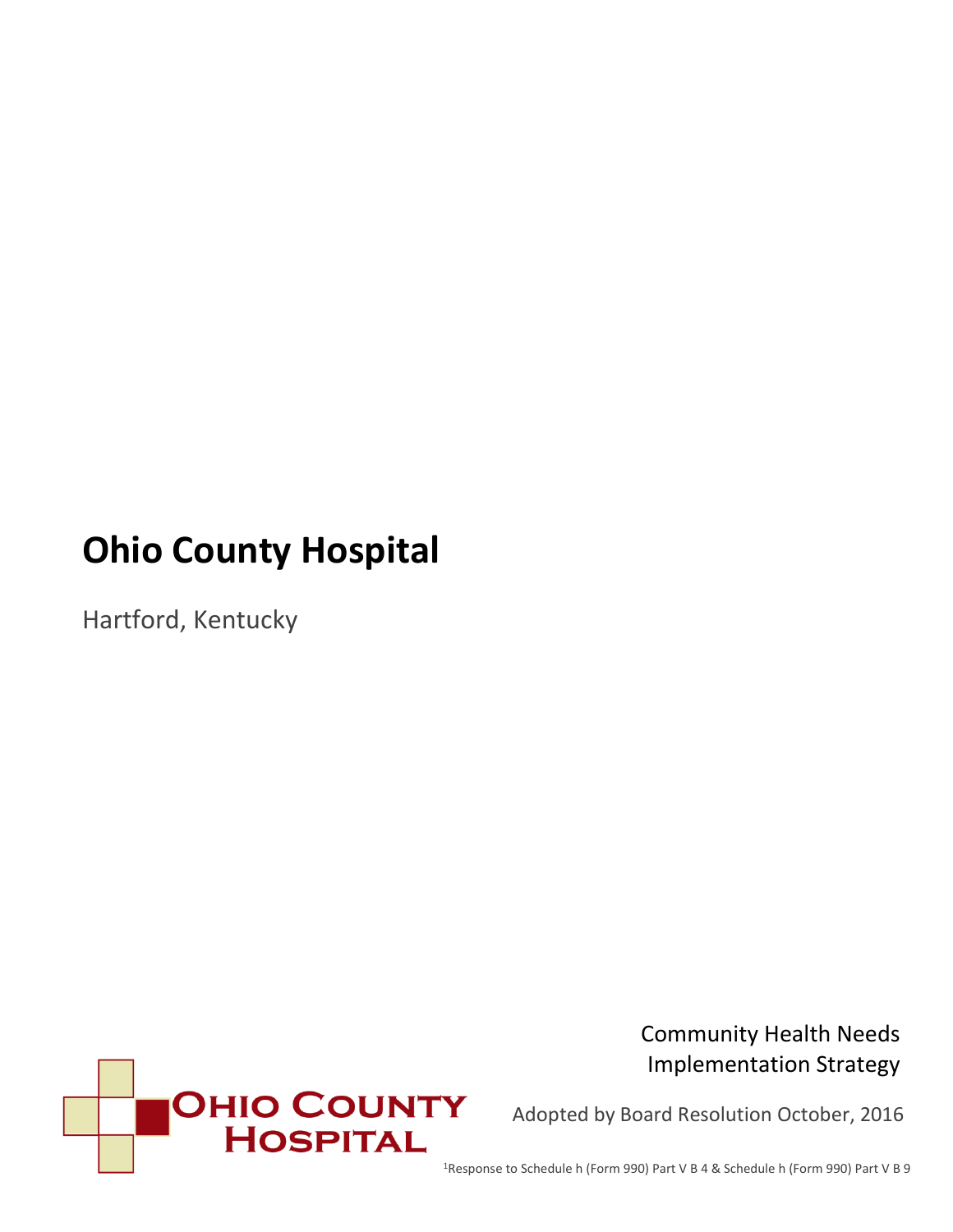Dear Community Member:

At Ohio County Hospital, we have spent 60 years providing high-quality compassionate healthcare to the greater Hartford community. The "2016 Community Health Needs Implementation Strategy," in conjunction with the Ohio County Hospital Strategic Plan and Green River Community Health Improvement Plan, identifies local health and medical needs and provides a plan of how Ohio County Hospital (OCH) will respond to such needs. This document suggests areas where other local organizations and agencies might work with us to achieve desired improvements and illustrates one way we are meeting our obligations to efficiently deliver medical services.

In compliance with the Affordable Care Act, all not-for-profit hospitals are now required to develop a report on the medical and health needs of the communities they serve. We welcome you to review this document not just as part of our compliance with federal law, but of our continuing efforts to meet your health and medical needs.

OCH will conduct this effort at least once every three years. The report produced three years ago is also available for your review and comment. As you review this plan, please see if, in your opinion, we have identified the primary needs of the community and if you think our intended response will lead to needed improvements.

We do not have adequate resources to solve all the problems identified. Some issues are beyond the mission of the hospital and action is best suited for a response by others. Some improvements will require personal actions by individuals rather than the response of an organization. We view this as a plan for how we, along with other area organizations and agencies, can collaborate to bring the best each has to offer to support change and to address the most pressing identified needs.

The report is a response to a federal requirement of not-for-profit hospitals to identify the community benefit they provide in responding to documented community need. Footnotes are provided to answer specific tax form questions; for most purposes, they may be ignored. Most importantly, this report is intended to guide our actions and the efforts of others to make needed health and medical improvements in our area.

I invite your response to this report. As you read, please think about how to help us improve health and medical services in our area. We all live in, work in, and enjoy this wonderful community together. Together, we can make our community healthier for every one of us.

Thank You,

Blaine Pieper Chief Executive Officer Ohio County Hospital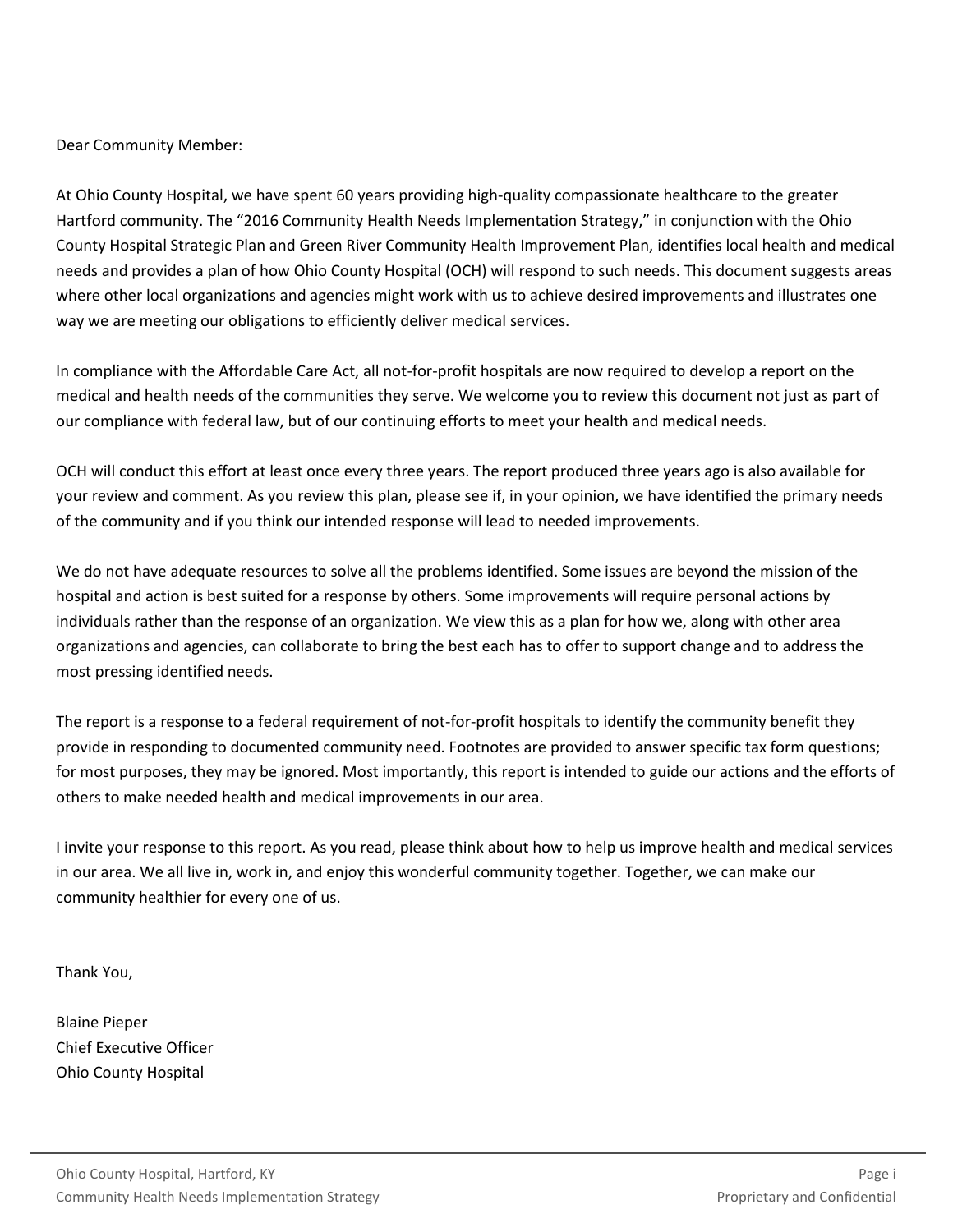# **TABLE OF CONTENTS**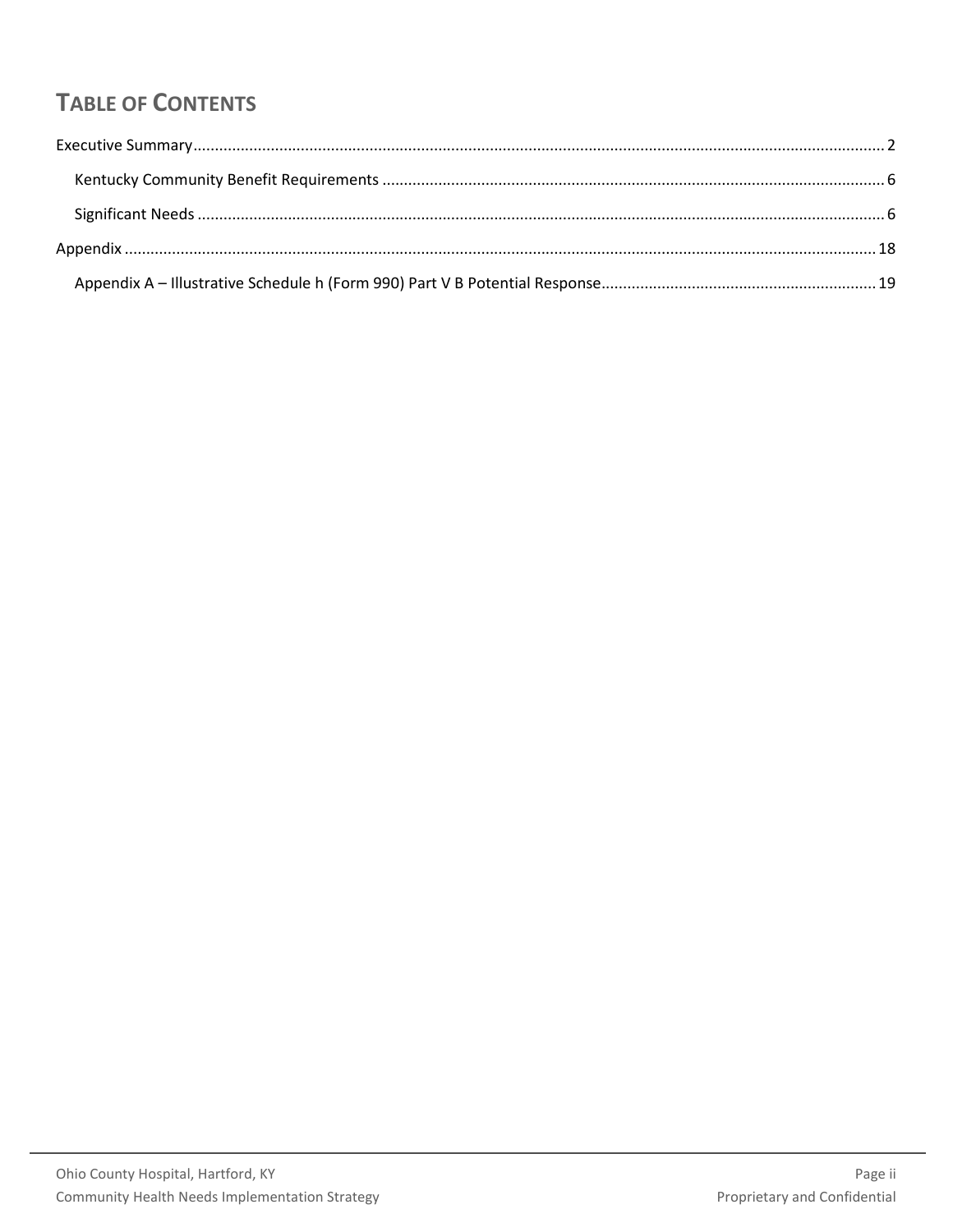# <span id="page-3-0"></span>**EXECUTIVE SUMMARY**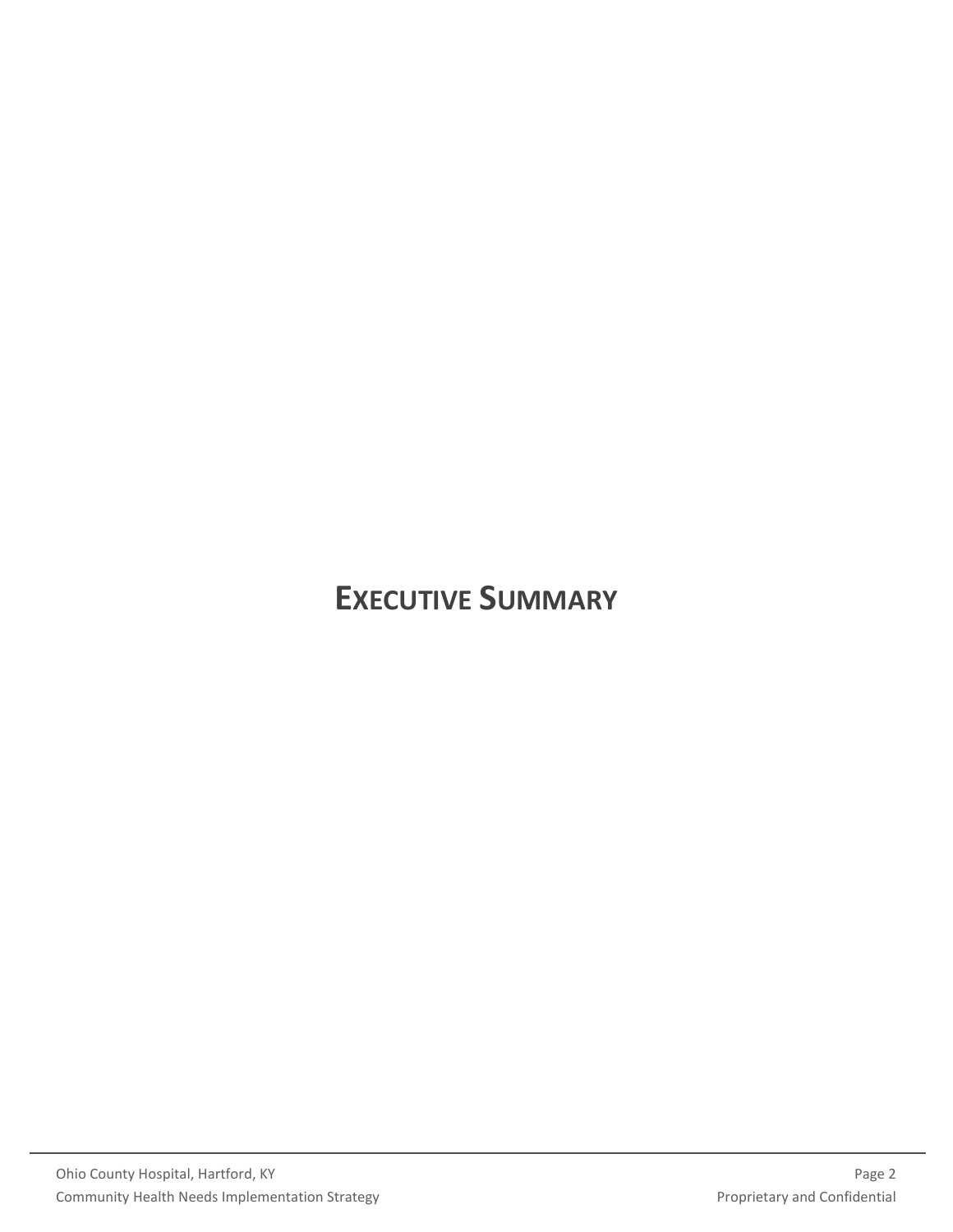# **EXECUTIVE SUMMARY**

Ohio County Hospital ("OCH" or the "Hospital") has performed a Community Health Needs Assessment in conjunction with the Green River District Health Department to determine the health needs of the local community, develop an implementation plan to outline and organize how to meet those needs, and fulfill federal requirements.

The Assessment portion of this report (Green River Community Health Improvement Plan), including data analysis and local expert responses, can be found separately at [https://grrhc.wildapricot.org/.](https://grrhc.wildapricot.org/) This report focuses on the efforts OCH is taking or will take to meet the significant health needs identified through the data and local expert opinions.

The Significant Health Needs for Ohio County are:

- 1. Obesity/Nutrition/Physical Activity (lifestyle factors)
- 2. Tobacco/Substance Abuse
- 3. Access to Care
- 4. Teen Issues
- 5. Mental Health
- 6. Dental Health

The Hospital has developed implementation strategies for four of the six needs including activities to continue/pursue, community partners to work alongside, and leading and lagging indicators to track.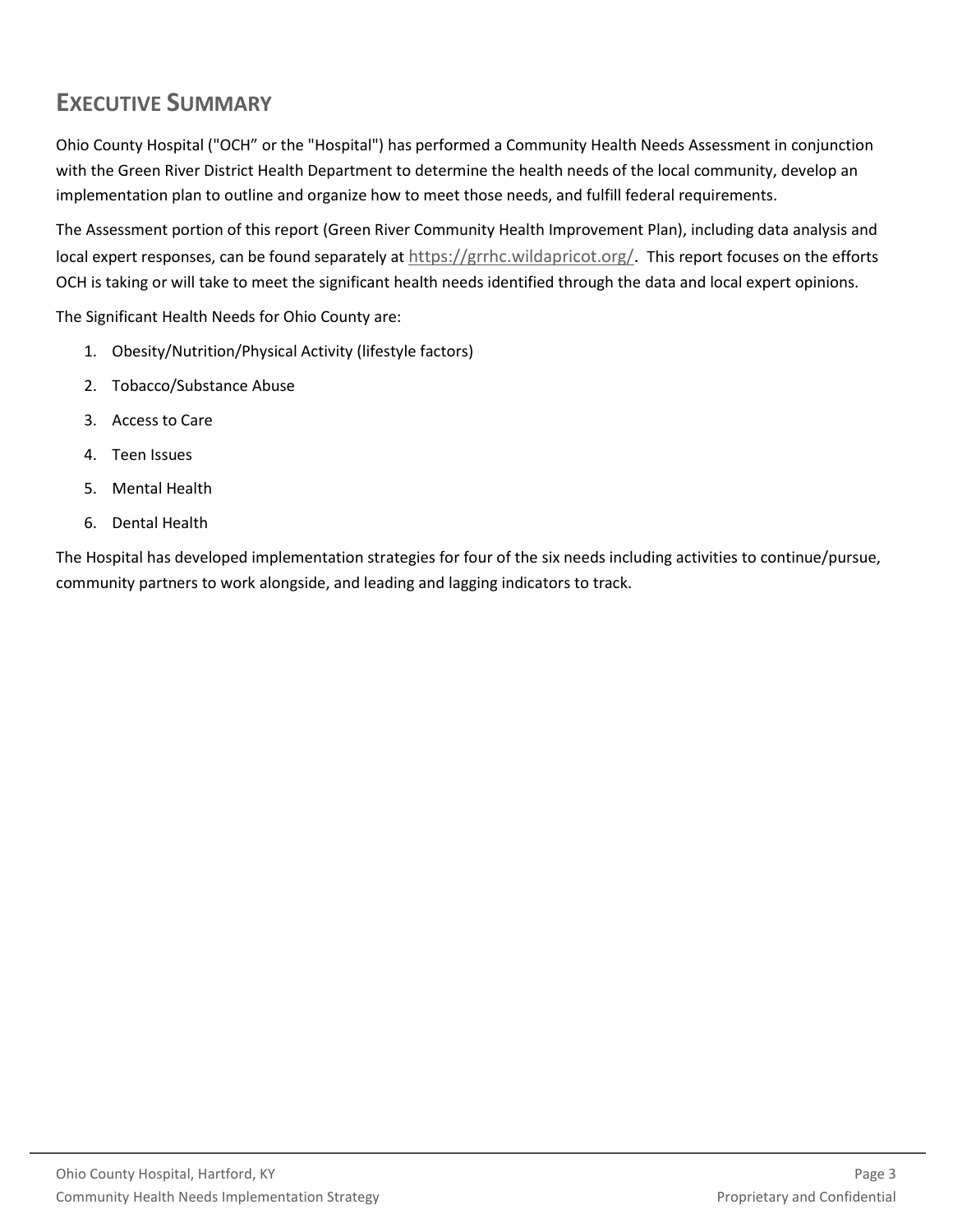# **CONCLUSIONS FROM PRIOR CHNA IMPLEMENTATION ACTIVITIES**

Worksheet 4 of Form 990 h can be used to report the net cost of community health improvement services and community benefit operations.

*"Community health improvement services" means activities or programs, subsidized by the health care organization, carried out or supported for the express purpose of improving community health. Such services do not generate inpatient or outpatient revenue, although there may be a nominal patient fee or sliding scale fee for these services.*

*"Community benefit operations" means:* 

- *activities associated with community health needs assessments, administration, and*
- *the organization's activities associated with fundraising or grant-writing for community benefit programs.*

Activities or programs cannot be reported if they are provided primarily for marketing purposes or if they are more beneficial to the organization than to the community. For example, the activity or program may not be reported if it is designed primarily to increase referrals of patients with third-party coverage, required for licensure or accreditation, or restricted to individuals affiliated with the organization (employees and physicians of the organization).

To be reported, community need for the activity or program must be established. Community need can be demonstrated through the following:

- A CHNA conducted or accessed by the organization.
- Documentation that demonstrated community need or a request from a public health agency or community group was the basis for initiating or continuing the activity or program.
- The involvement of unrelated, collaborative tax-exempt or government organizations as partners in the activity or program carried out for the express purpose of improving community health.

Community benefit activities or programs also seek to achieve a community benefit objective, including improving access to health services, enhancing public health, advancing increased general knowledge, and relief of a government burden to improve health. This includes activities or programs that do the following:

- Are available broadly to the public and serve low-income consumers.
- Reduce geographic, financial, or cultural barriers to accessing health services, and if they ceased would result in access problems (for example, longer wait times or increased travel distances).
- Address federal, state, or local public health priorities such as eliminating disparities in access to healthcare services or disparities in health status among different populations.
- Leverage or enhance public health department activities such as childhood immunization efforts.
- Otherwise would become the responsibility of government or another tax-exempt organization.
- Advance increased general knowledge through education or research that benefits the public.
- Activities reported by the Hospital in its implementation efforts and/or prior tax year reporting included :

\$35,971.42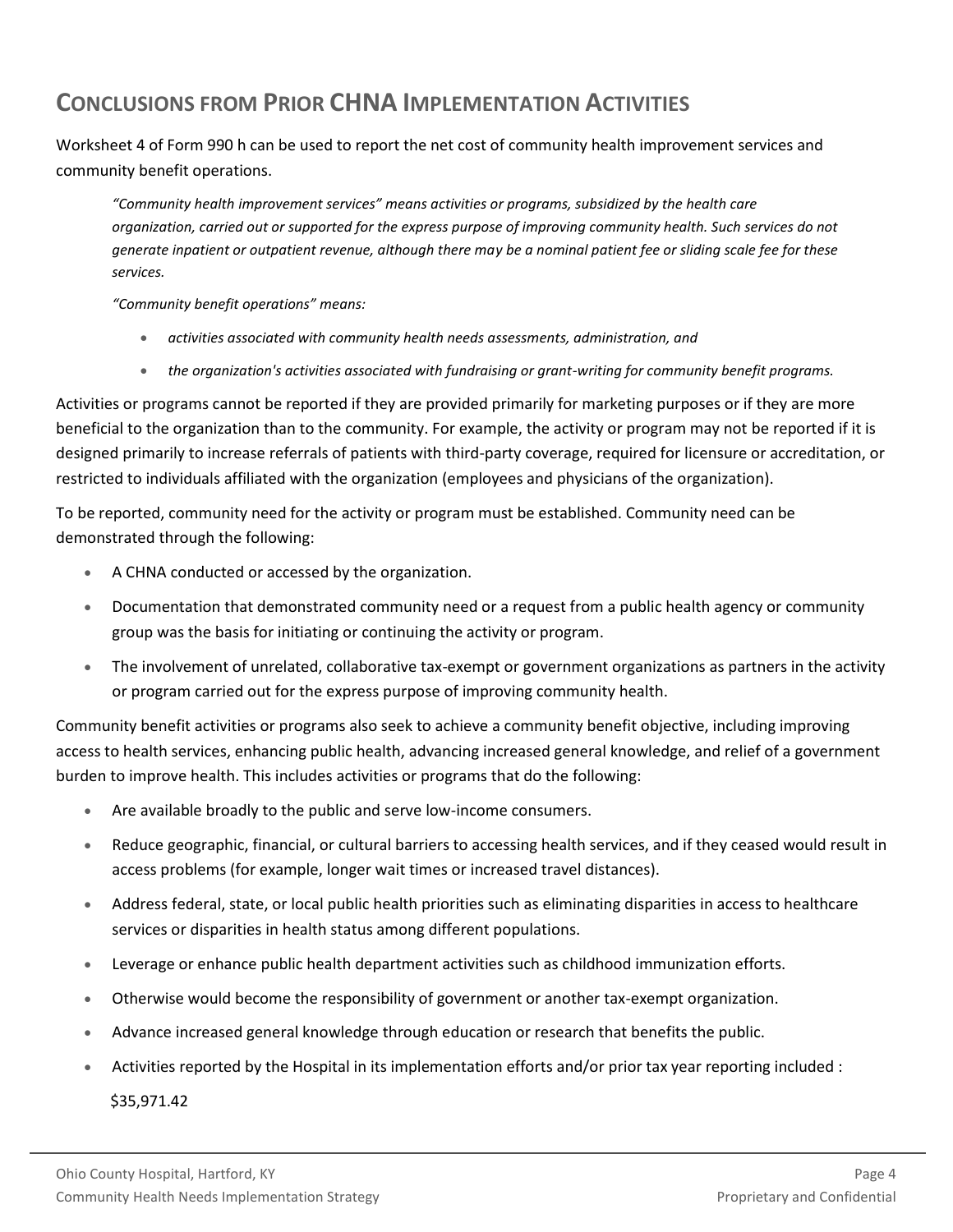We used the priority ranking of area health needs by the Local Expert Advisors to organize the search for locally available resources as well as the response to the needs by Ohio County Hospital. The following list:

- Identifies OCH current efforts responding to the need
- Establishes the Implementation Strategy programs and resources OCH will devote to attempt to achieve improvements
- Documents the Leading Indicators OCH will use to measure progress
- Presents the Lagging Indicators OCH believes the Leading Indicators will influence in a positive fashion
- Presents the locally available resources noted during the development of this report as believed to be currently available to respond to this need.

In general, OCH is the major hospital in the service area. OCH is a 25-bed, critical access hospital located in Hartford, Kentucky. The next closest facilities are outside the service area and include:

- Owensboro Health Regional Hospital, Owensboro, KY (27.3 miles)
- Owensboro Health Muhlenberg Community Hospital, Greenville, KY (37.4)
- Twin Lakes Regional Hospital, Leitchfield, KY (39.6)
- Greenview Regional Hospital, Bowling Green, KY (47.9 miles)

All data items analyzed to determine significant needs are "Lagging Indicators," measures presenting results after a period of time, characterizing historical performance. Lagging Indicators tell you nothing about how the outcomes were achieved. In contrast, the OCH Implementation Strategy uses "Leading Indicators." Leading Indicators anticipate change in the Lagging Indicator. Leading Indicators focus on short-term performance, and if accurately selected, anticipate the broader achievement of desired change in the Lagging Indicator. In the Quorum application, Leading Indicators also must be within the ability of the hospital to influence and measure.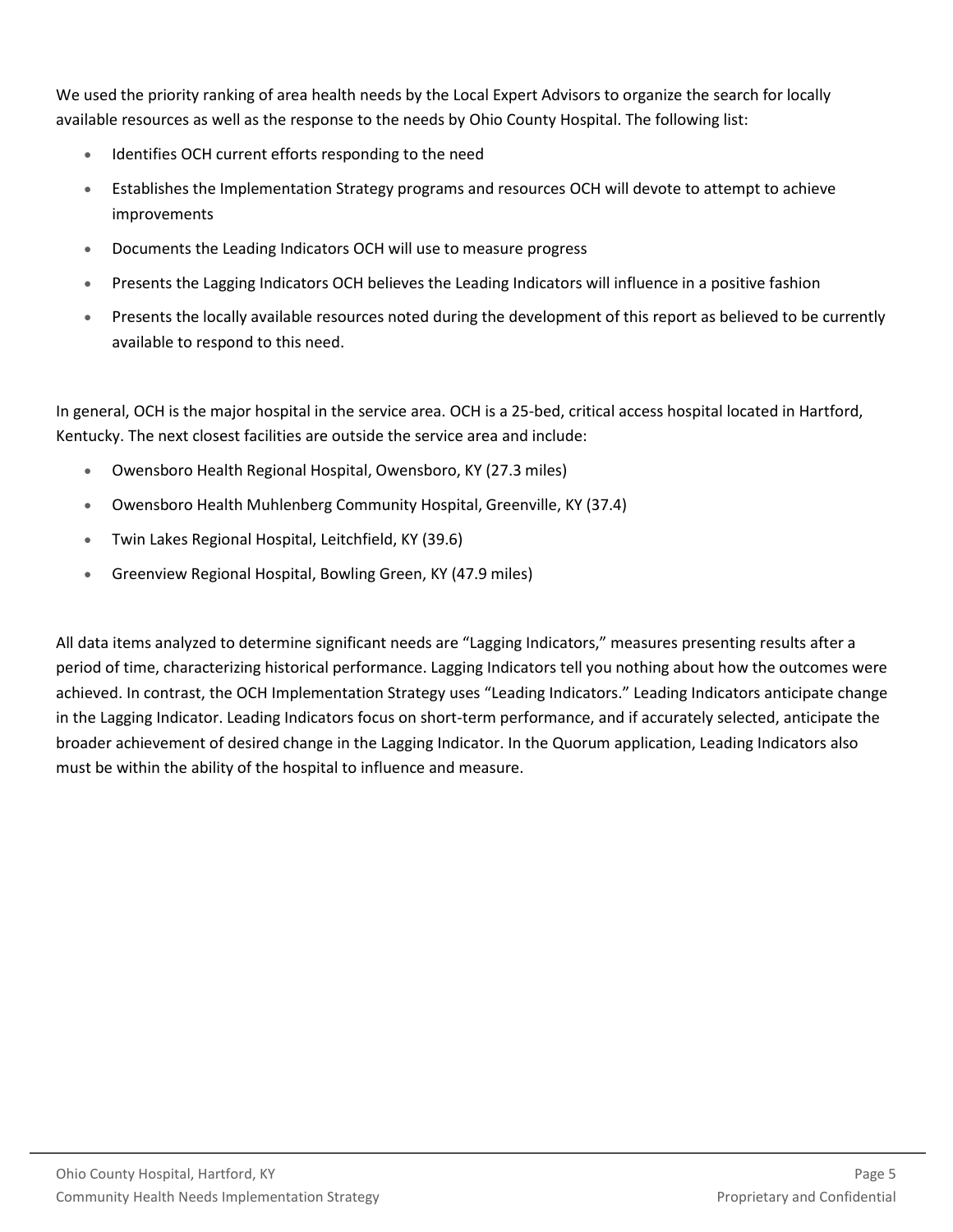# <span id="page-7-0"></span>Kentucky Community Benefit Requirements

# <span id="page-7-1"></span>Significant Needs

# **1. OBESITY/NUTRITION/PHYSICAL ACTIVITY – IMPROVE COMMUNITY LIFESTYLE CHOICES**

# **OCH services, programs, and resources available to respond to this need include:<sup>2</sup>**

- Community Walking Club a platform to engage people in physical activity in a group setting to promote accountability to an exercise program. Participants receive a free t-shirt that will serve as a walking reminder throughout the community of the access to a free physical fitness activity. Food and Activity trackers will be distributed, along with healthy food sampling demonstrations, in an effort to educate members on importance of healthy nutritional choices to lower obesity rate. Each participant will have a beginning and ending Body Mass Index measurement; also includes quarterly education sessions/lunch 'n' learns with physician speakers. This program provided in partnership with Ohio County Health Coalition.
- Sponsor Summer Sizzle 5K fundraiser for hospice services; bring in local industries and community members to form teams to compete in 3.1 mile walk or run. Work in conjunction with the Ohio County Family Wellness Center to sponsor a community-wide, free "Coach to 5K" walk/run program eight weeks prior to race date to increase community fitness level and encourage race participation.
- Industrial Wellness Health Fairs Biometric screenings which include a reading of lipids, blood pressure, and body weight are performed. Employees receive same day results along with suggested care plan based on their individual risk factors. Employers receive an aggregate report to show progress and encourage health and wellness in organization.
- Coordinates and Sponsors Longest Day of Play activity for modeling healthy physical activities for families that can be replicated in home environments; 30+ physical fitness stations and healthy picnic dinner (particularly serves low-income and minority families); extensive volunteer participation from hospital staff and Ohio County Health Coalition members. Ohio County Hospital is one of the community partners that provides sustaining sponsorship for this event.
- Assists in planning and provide funding for Celebrate the Child a community wide event which fosters developmental assets for youth with an emphasis on improving health and safety behavioral choices. OCH has extensive volunteer participation from hospital staff and provides sustaining sponsorship for event.
- Coordinates and provides funding for Kids Farmer's Market a community wide event held at the Beaver Dam Community Farmers market where families are provided an opportunity to sample fresh produce, receive health and nutritional education material, and participate in several physical fitness activities
- Continue to support the efforts of the Green River Regional Health Council and Ohio County Health Coalition by providing leadership, coordination of coalition activities, and funding to both organizations.

<sup>2</sup> This section in each need for which the hospital plans an implementation strategy responds to Schedule h (Form 990) Part V Section B 3 c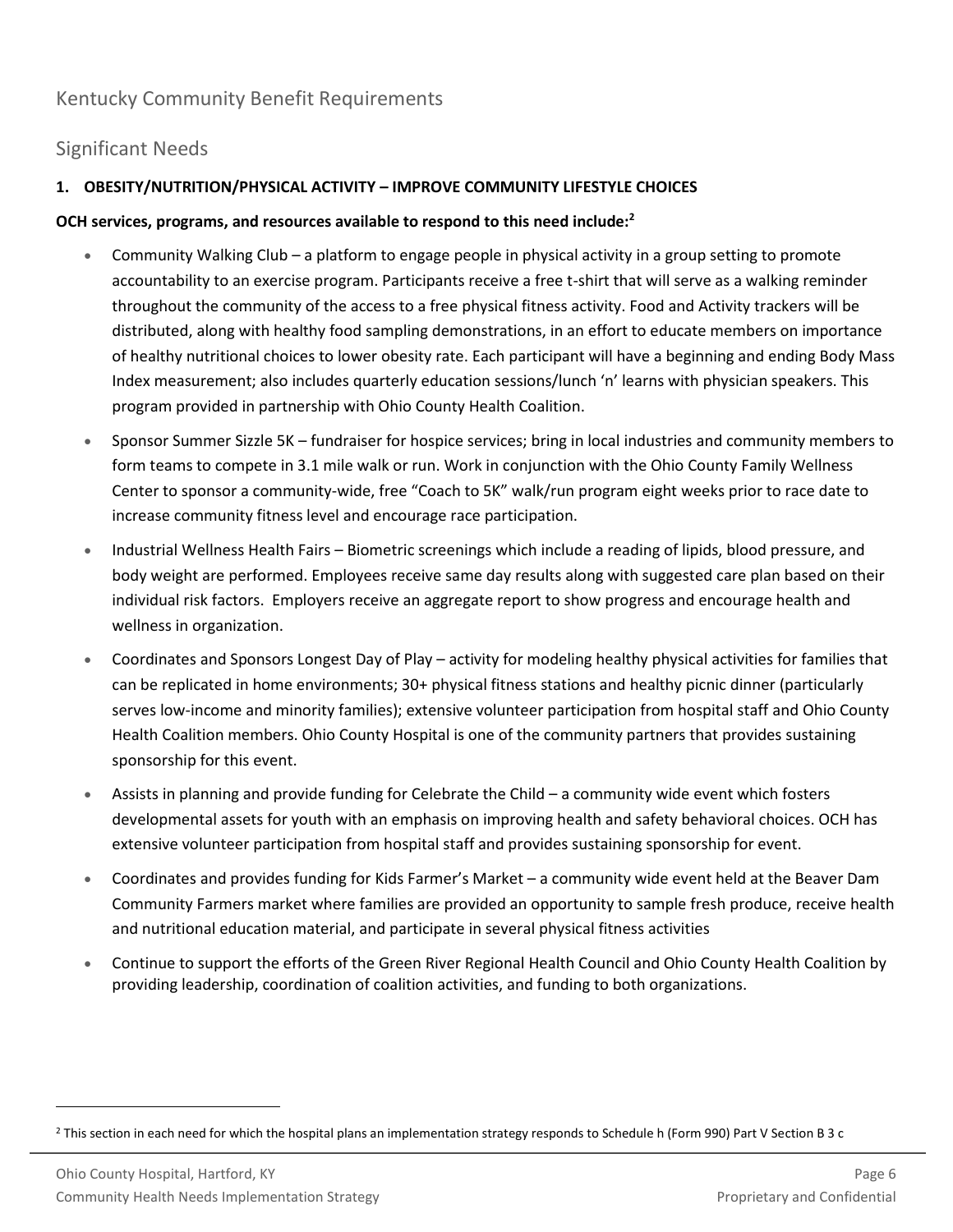# **Additionally, OCH plans to take the following steps to address this need:**

- Explore establishing a community-wide health fair
- Continue above programs

# **OCH evaluation of impact of actions taken since the immediately preceding CHNA:**

• Offered community-wide health challenge on substituting unhealthy behaviors with healthy lifestyle changes

## **Anticipated results from OCH Implementation Strategy**

|    | <b>Community Benefit Attribute Element</b>                                                | <b>Yes, Implementation</b><br><b>Strategy Addresses</b> | <b>Implementation Strategy</b><br><b>Does Not Address</b> |
|----|-------------------------------------------------------------------------------------------|---------------------------------------------------------|-----------------------------------------------------------|
| 1. | Available to public and serves low income consumers                                       | x                                                       |                                                           |
| 2. | Reduces barriers to access services (or, if ceased, would<br>result in access problems)   | x                                                       |                                                           |
|    | 3. Addresses disparities in health status among different<br>populations                  | X                                                       |                                                           |
| 4. | Enhances public health activities                                                         | x                                                       |                                                           |
| 5. | Improves ability to withstand public health emergency                                     |                                                         | x                                                         |
| 6. | Otherwise would become responsibility of government<br>or another tax-exempt organization | X                                                       |                                                           |
| 7. | Increases knowledge; then benefits the public                                             | x                                                       |                                                           |

## **The strategy to evaluate OCH intended actions is to monitor change in the following Leading Indicator:**

• Number of participants to register for Summer Sizzle 5K race = 154 in 2016

## **The change in the Leading Indicator anticipates appropriate change in the following Lagging Indicator:**

• Prevalence of Overweight (Percentage of adults) in Ohio County = 61% in 2016 as reported in Kentucky Healthfacts with data from BRFSS.

## **OCH anticipates collaborating with the following other facilities and organizations to address this Significant Need:**

| Organization                          | <b>Contact Name</b>                 | <b>Contact Information</b> |
|---------------------------------------|-------------------------------------|----------------------------|
| Ohio County School System             | Yvonne Smith, RN                    | (270) 298-3249             |
|                                       |                                     | http://www.ohio.k12.ky.us/ |
| University of Kentucky                | <b>Tiffany Calvert, Ohio County</b> | (270) 298-7441             |
| <b>Cooperative Extension Services</b> | Family & Consumer Science Agent     | tiffany.calvert@uky.edu    |
| <b>Together We Care</b>               | Shelia Barnard, Director            | (270) 504-0037             |
|                                       |                                     | http://www.octwc.com/      |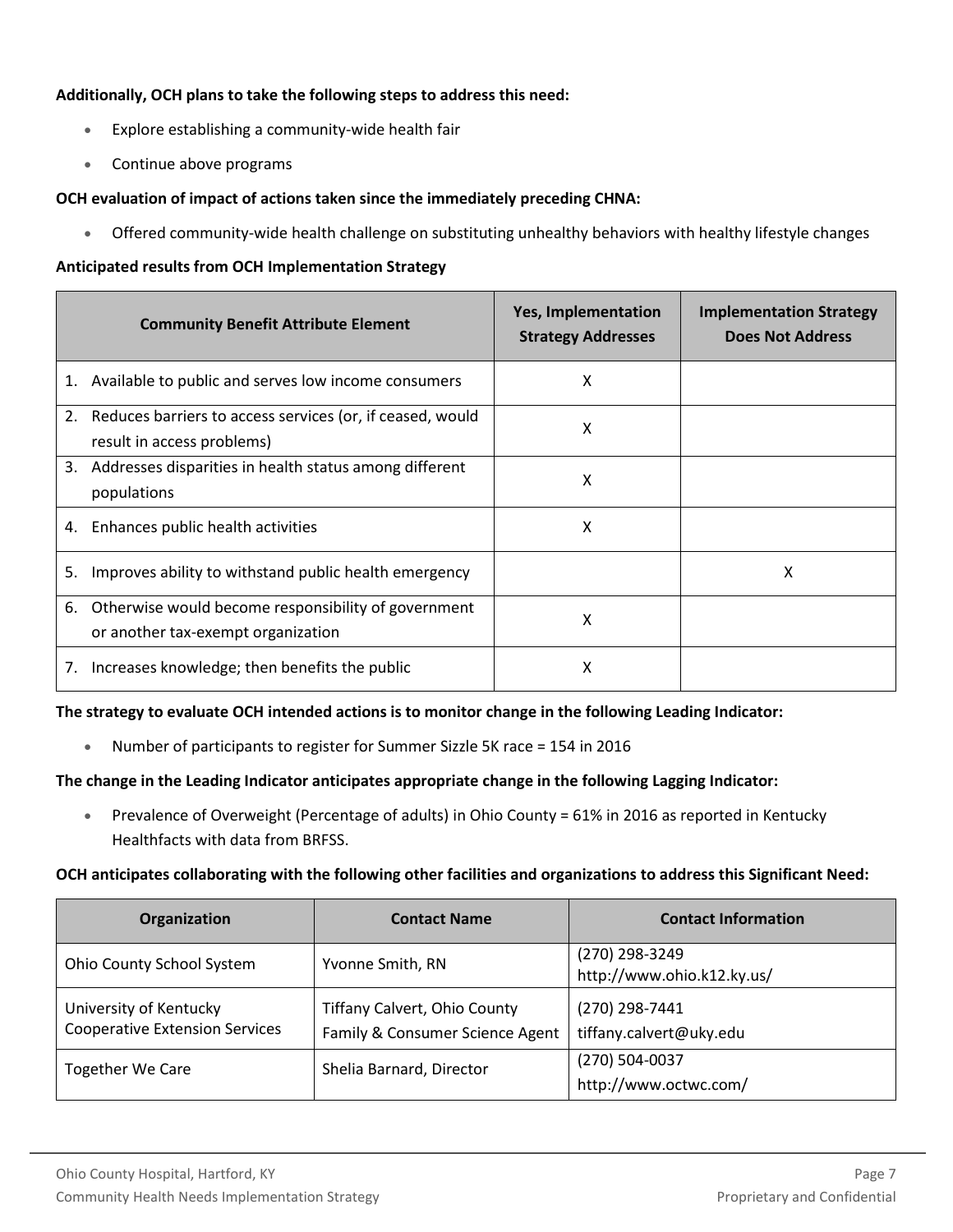| Ohio Co. Family Wellness Center                  | Brandy Daugherty, Director                                  | (270) 298-4500<br>http://www.ohiocountyfamilywellness.com/ |
|--------------------------------------------------|-------------------------------------------------------------|------------------------------------------------------------|
| <b>Ohio County Health Coalition</b>              | Improving Healthy Lifestyle<br><b>Choices Sub-Committee</b> | https://grrhc.wildapricot.org/                             |
| <b>Green River District Health</b><br>Department | Debbie Fillman, CEO                                         | (270) 686-7747<br>www.healthdepartment.org                 |

| Organization                           | <b>Contact Name</b>    | <b>Contact Information</b>                 |
|----------------------------------------|------------------------|--------------------------------------------|
| 4H Programs                            |                        | https://ohio.ca.uky.edu/4HYouthDevelopment |
| <b>Ohio County Food Pantry</b>         |                        | http://www.foodpantries.org/ci/ky-hartford |
| Green River Regional Health<br>Council | Brooke Fogle, Director | (270) 686-7747<br>www.healthdepartment.org |

<sup>&</sup>lt;sup>3</sup> This section in each need for which the hospital plans an implementation strategy responds to Schedule h (form 990) Part V Section B 3 c and Schedule h (Form 990) Part V Section B 11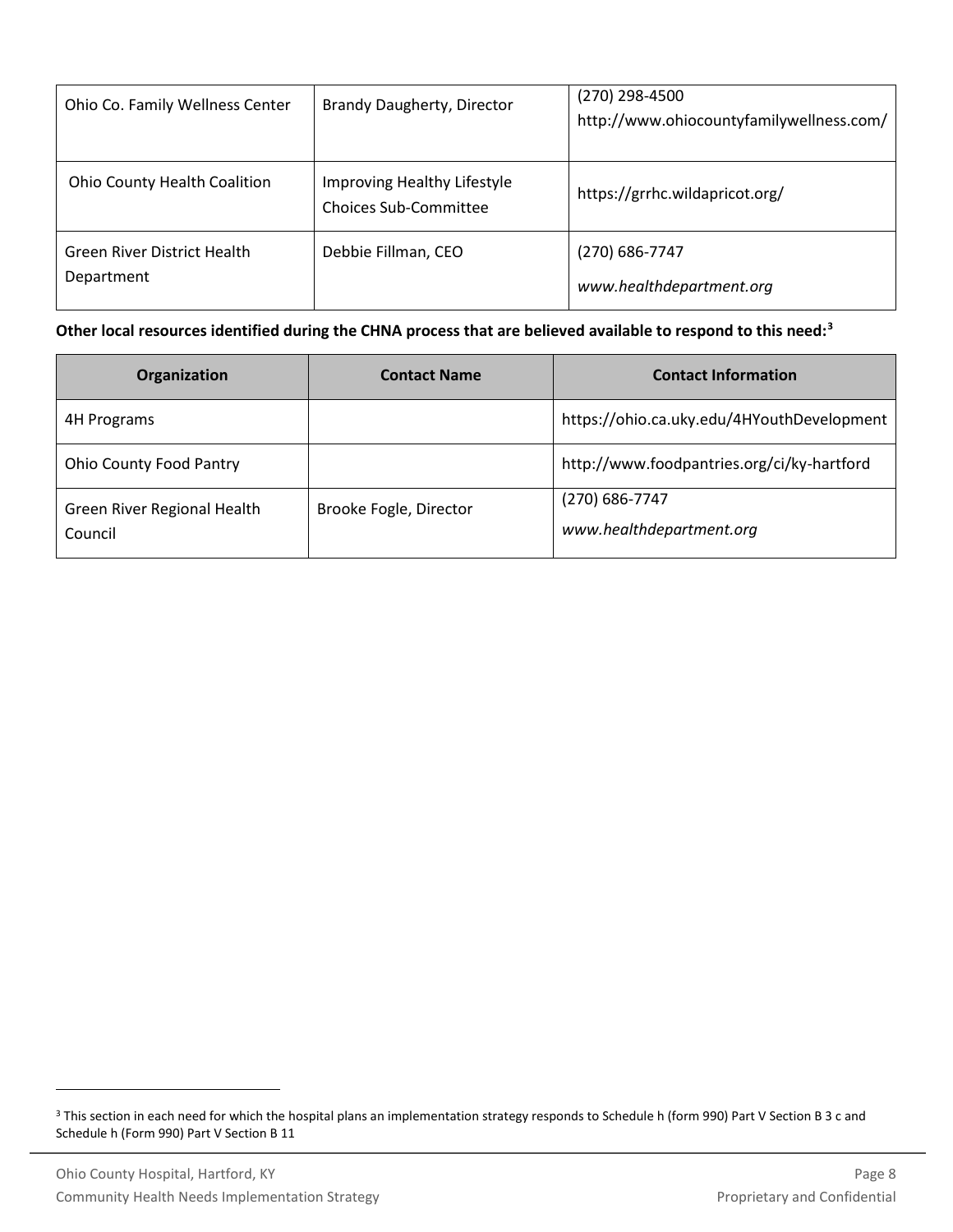# **2. Tobacco/Substance Abuse**

# **OCH services, programs, and resources available to respond to this need include:**

- OCH will look to further expand and enforce its status as a smoke-free facility for patients, family, and staff.
- Hospital sponsors a free smoking cessation program to the community
- Provides widespread community education on dangers of smoking
- OCH will work in conjunction with community partners to seek implementation of smoke free public environments throughout the community. This will include facilitating dialogue with local and state level officials regarding the health benefits of adopting a community-wide smoke free ordinance.
- Sponsor 'Truth or Consequences' event 300 middle school students attend day-long event with an adult mentor to be educate on the negative effects of drinking, smoking, and drug abuse
- Work conjunctly with the Ohio County Health Coalition Access to Care sub-committee to prepare and execute an United Way grant application where funds were awarded to provide on-site smoking cessation program to local industries
- Provide expert clinical speakers for Wet/Dry forums to educate on substance abuse issues as cities within our community vote for the right to sell alcoholic beverages
- OCH and associated provider offices will continue to follow a controlled substance prescription policy, which includes routine drug testing to ensure proper utilization of narcotic substances.
- OCH will continue to develop an improved referral system for chronic pain patients, and will explore the development of additional treatment options for those with substance abuse/misuse issues.
- OCH will fully utilize the state KASPER report system to assist in monitoring controlled substance prescription drug use by patients.
- OCH staff will provide instructions regarding prescribed medications and their proper use for all patients upon discharge from the hospital.
- Ohio County Hospital will also continue to support the Ohio County Health Coalition's efforts in this area, specifically in regards to prescription abuse/misuse by providing funds, volunteers and directional leadership

# **Additionally, OCH plans to take the following steps to address this need:**

• Continue above activities

# **OCH evaluation of impact of actions taken since the immediately preceding CHNA:**

- Recruited full-time, board certified Pain Management Physician to address issue of prescription drug/narcotics use in the area; also an available resource for providing addiction therapy
- Sponsored event and provided physician speakers for Adverse Childhood Experience (ACE) forum for social workers, school system employees and healthcare professional. Studies indicate that children that experience two or more ACE events are have an increased level of substance abuse issues as an adult. Session included education on ACE and intervention coping mechanisms for students.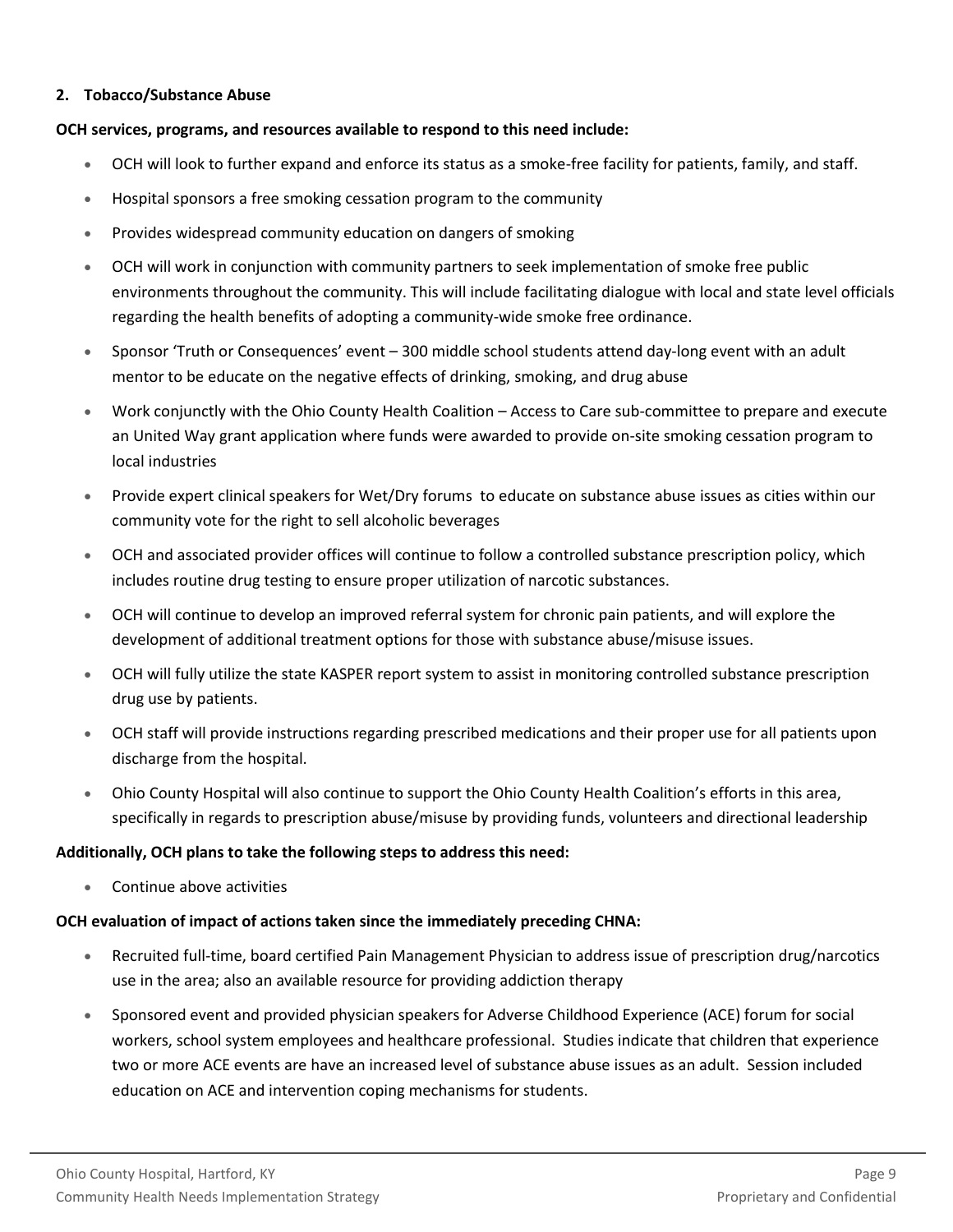# **Anticipated results from OCH Implementation Strategy**

|    | <b>Community Benefit Attribute Element</b>                                                | <b>Yes, Implementation</b><br><b>Strategy Addresses</b> | <b>Implementation Strategy</b><br><b>Does Not Address</b> |
|----|-------------------------------------------------------------------------------------------|---------------------------------------------------------|-----------------------------------------------------------|
| 1. | Available to public and serves low income consumers                                       | x                                                       |                                                           |
| 2. | Reduces barriers to access services (or, if ceased, would<br>result in access problems)   | Χ                                                       |                                                           |
|    | 3. Addresses disparities in health status among different<br>populations                  | x                                                       |                                                           |
| 4. | Enhances public health activities                                                         | X                                                       |                                                           |
| 5. | Improves ability to withstand public health emergency                                     |                                                         | x                                                         |
| 6. | Otherwise would become responsibility of government<br>or another tax-exempt organization | x                                                       |                                                           |
| 7. | Increases knowledge; then benefits the public                                             | χ                                                       |                                                           |

# **The strategy to evaluate OCH intended actions is to monitor change in the following Leading Indicator:**

• Number of participants in smoking cessation program = 12 in 2016

# **The change in the Leading Indicator anticipates appropriate change in the following Lagging Indicator:**

• Decrease the prevalence of smoking (percentage adults) = 21% in 2016 as reported in Kentucky Healthfacts with data from BRFSS.

## **OCH anticipates collaborating with the following other facilities and organizations to address this Significant Need:**

| Organization                                                    | <b>Contact Name</b>                                                                           | <b>Contact Information</b>                        |
|-----------------------------------------------------------------|-----------------------------------------------------------------------------------------------|---------------------------------------------------|
| <b>Ohio County School System</b>                                | Yvonne Smith, RN, Director School<br><b>Nurses</b>                                            | (270) 298-3249<br>http://www.ohio.k12.ky.us/      |
| University of Kentucky Cooperative<br><b>Extension Services</b> | Tiffany Calvert, Ohio County Family &<br><b>Consumer Science Agent</b>                        | (270) 298-7441<br>tiffany.calvert@uky.edu         |
| <b>Together We Care</b>                                         | Shelia Barnard, Director                                                                      | (270) 504-0037<br>http://www.octwc.com/           |
| Kentucky Cancer Program - Green<br>River                        | Jaime Rafferty, Cancer Control<br>Specialist                                                  | (270) 683-2560<br>http://www.kycancerprogram.org/ |
| Ohio County Health Coalition -<br>Substance Abuse Sub-Committee | Rebecca Horn, Prevention<br>Coordinator with Green River District<br><b>Health Department</b> | https://grrhc.wildapricot.org/                    |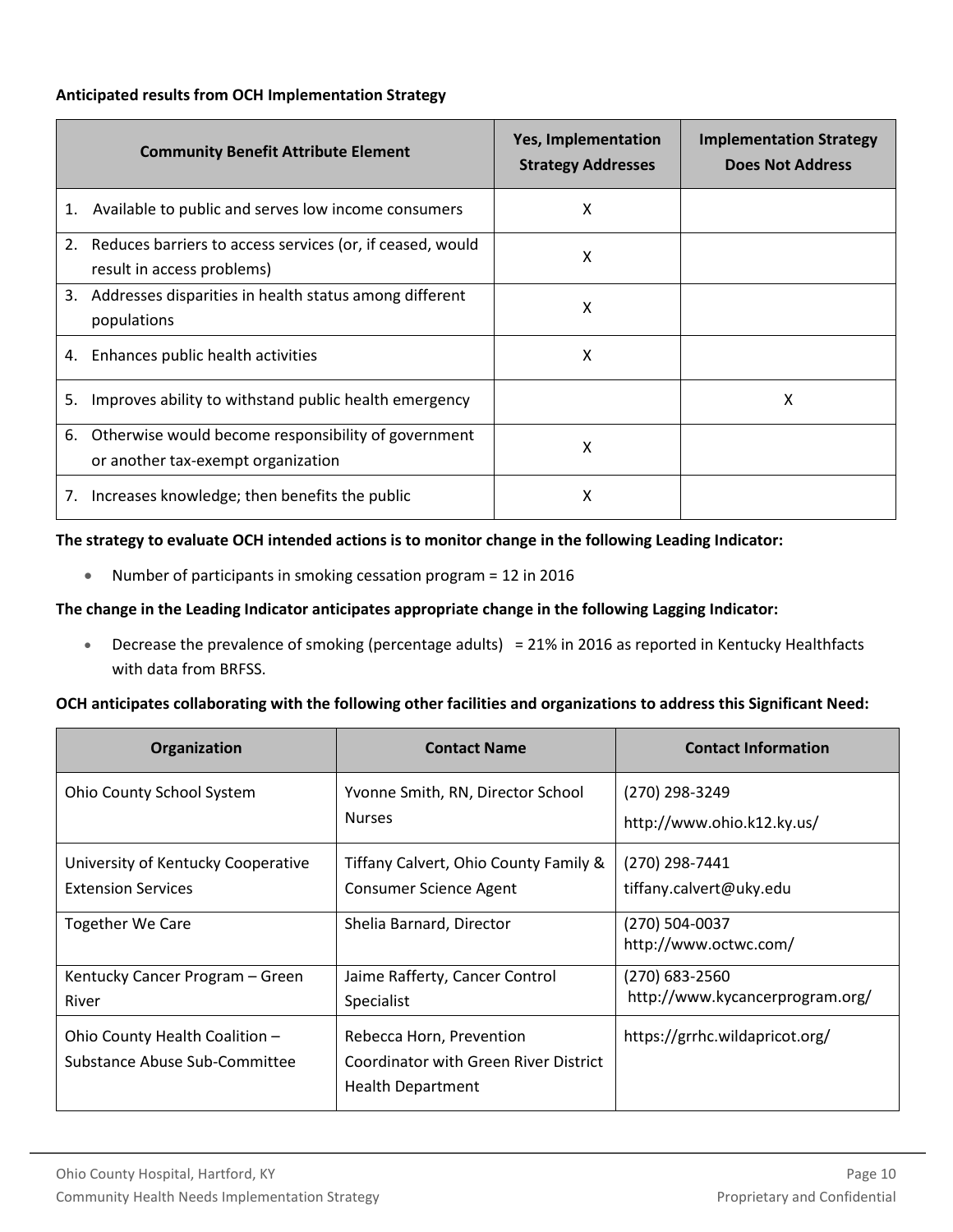| Organization                        | <b>Contact Name</b>    | <b>Contact Information</b>        |
|-------------------------------------|------------------------|-----------------------------------|
| Celebrate Recovery                  |                        | http://www.celebraterecovery.com/ |
| AA Program                          |                        | http://www.aa.org/                |
| Green River Regional Health Council | Brooke Fogle, Director | (270) 686-7747                    |
|                                     |                        | www.healthdepartment.org          |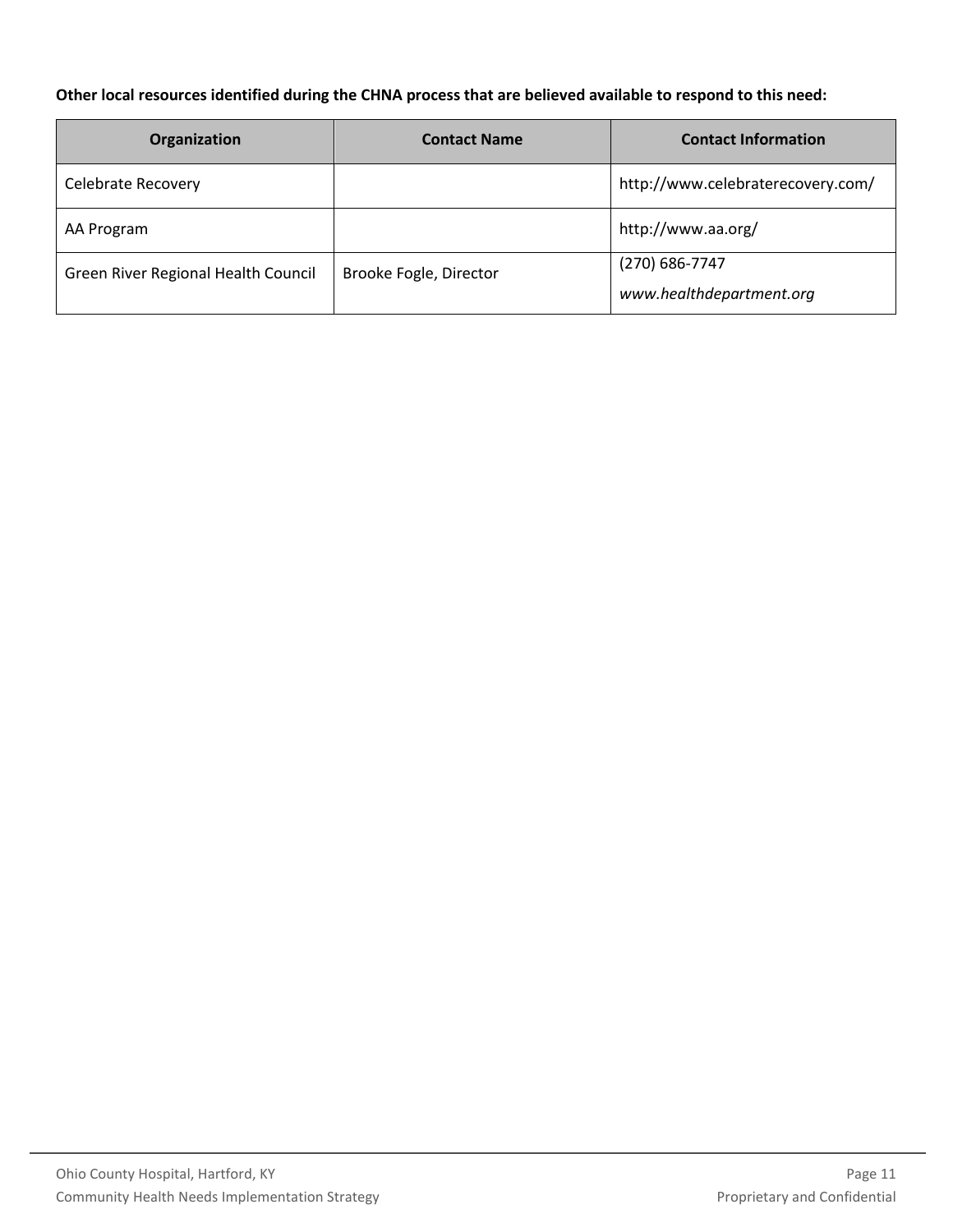# **3. ACCESS TO CARE**

# **OCH services, programs, and resources available to respond to this need include:**

- Partner with Quorum Health Resources (consulting firm) to recruit needed providers priority focus on recruitment of full-time general surgeon
- Employment of primary care and specialty providers
- Expansion from part-time to full-time Orthopedic Specialty coverage
- Expanded walk-in clinic services offered seven days per week with longer hours and additional staffing of family medicine provider
- Operate a 24-hour emergency room which provides access to physician care for patients regardless of ability to pay
- Expanded Me-Visit services which provides patients of the Ohio County Family Care availability to access an online patient care visit with a primary care provider
- Email campaigns/reminders to patients who are due for annual preventive health screenings (mammograms, well visits, colonoscopies, etc.)
- Explore 24-Hour Nurse Hotline service as part of ACO
- Partner with the Ohio County Health Coalition to coordinate, sponsor and provide leadership direction for the Access to Care sub-committee for oversight of the Pink County Grant Funds. Purpose of grant is to distribute health education literature on breast and cervical cancers, as well as, to provide patient navigation volunteers to schedule preventive screenings at various community events with an emphasis on targeting the following vulnerable populations: low-income; ethnically diverse; and/or under-insured.
- Create comprehensive community resource guide for all healthcare and community services and distribute through ER and partner websites; Hospital collects and audits data each month, then distributes up to date copies
- Continue to expand the Bring the Best Back home recruitment program which provides mentorship, internships, preceptorships and clinical rotation sites for students from the Ohio County area to help meet the long-term recruitment needs of OCH
- Financial Access Policy made available to patients upon request and on hospital web-site
- Continue to support the efforts of the Green River Regional Health Council and Ohio County Health Coalition by providing leadership, coordination of coalition activities, and funding to both organizations.

# **Additionally, OCH plans to take the following steps to address this need:**

- Partner with the Ohio County Health Coalition Access to Care sub-committee to explore ways to work with local dental community to improve access, specifically for pediatric Medicaid demographic
- Explore affiliation arrangements with other healthcare systems for telemedicine services to increase access to sub-specialty services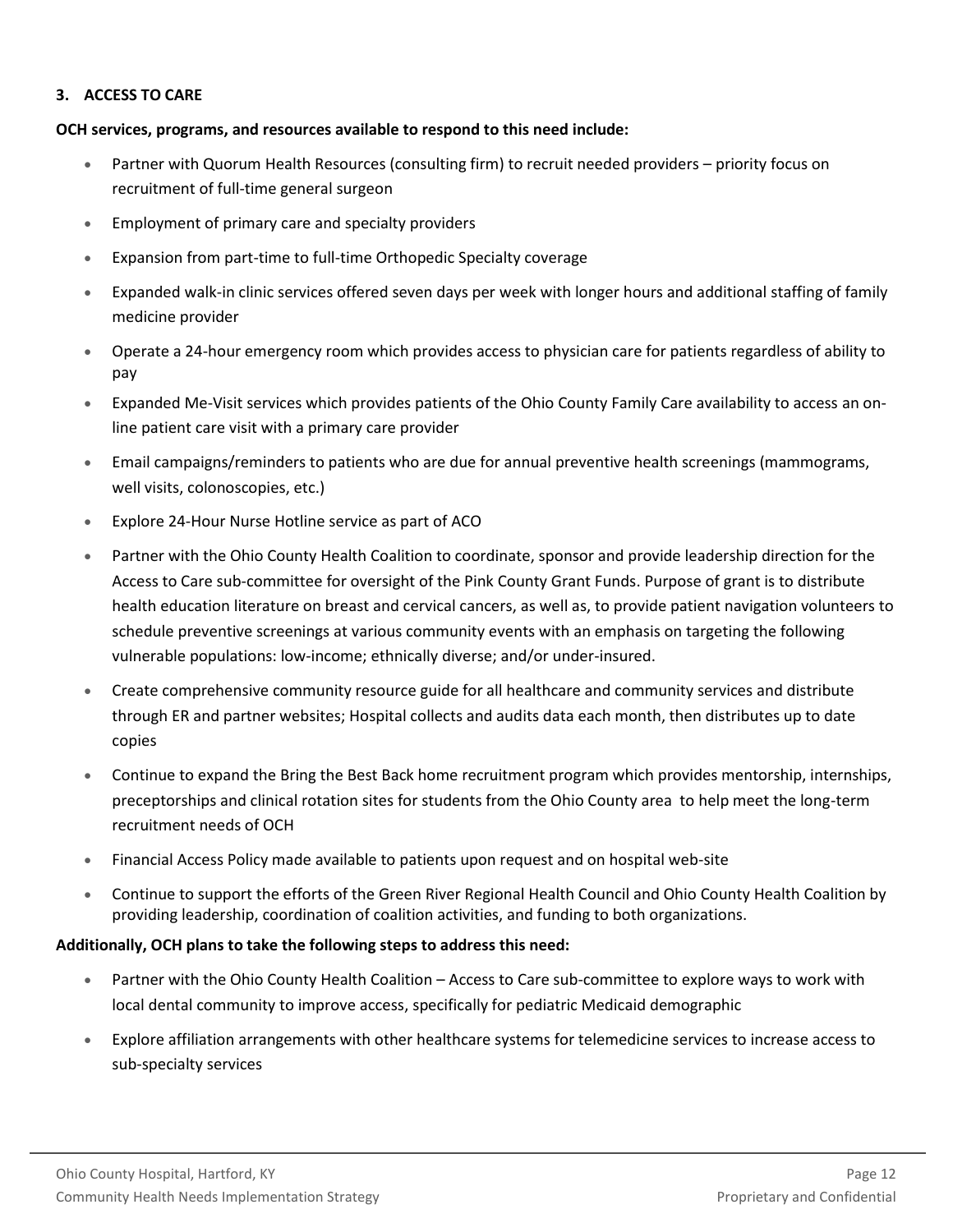# **OCH evaluation of impact of actions taken since the immediately preceding CHNA:**

- Recruitment of new internal medicine provider starting in August 2016; opened practices for two family medicine physicians in 2015; pain management specialist started in September 2015; expanded coverage for general surgery and orthopedics
- Brought in digital mammography
- Provided 3-month trial for MeVisits online access with provider for minor issues and ailments to avoid making an appointment and/or requiring transportation to a provider's office (\$35 per visit after trial expired; no registration or subscription services)
- Established Ohio County Pain Care to treat patients with chronic pain issues
- Affiliated and leased space in the Ohio County Family Care Beaver Dam office to Estes Behavioral Health to increase access to mental health services within the community
- Opened Butler County Family Care, a rural health clinic, in neighboring county (HESPA/medically underserved area) to reach people at farther edges of Ohio County
- Addition of Chronic Care/Case Manager for Medicare patients as part of ACO

# **Anticipated results from OCH Implementation Strategy**

|    | <b>Community Benefit Attribute Element</b>                                                | Yes, Implementation<br><b>Strategy Addresses</b> | <b>Implementation Strategy</b><br><b>Does Not Address</b> |
|----|-------------------------------------------------------------------------------------------|--------------------------------------------------|-----------------------------------------------------------|
| 1. | Available to public and serves low income consumers                                       | x                                                |                                                           |
| 2. | Reduces barriers to access services (or, if ceased, would<br>result in access problems)   | x                                                |                                                           |
|    | 3. Addresses disparities in health status among different<br>populations                  | X                                                |                                                           |
|    | 4. Enhances public health activities                                                      | X                                                |                                                           |
| 5. | Improves ability to withstand public health emergency                                     | x                                                |                                                           |
| 6. | Otherwise would become responsibility of government<br>or another tax-exempt organization | X                                                |                                                           |
| 7. | Increases knowledge; then benefits the public                                             |                                                  | х                                                         |

# **The strategy to evaluate OCH intended actions is to monitor change in the following Leading Indicator:**

• Number of visits to emergency department = 14,122 in 2015

# **The change in the Leading Indicator anticipates appropriate change in the following Lagging Indicator:**

• Increase in percentage of adults reporting that there was one person they think of as their personal doctor or healthcare provider = 75% in 2016 according to Kentucky Healthfacts with data from BRFSS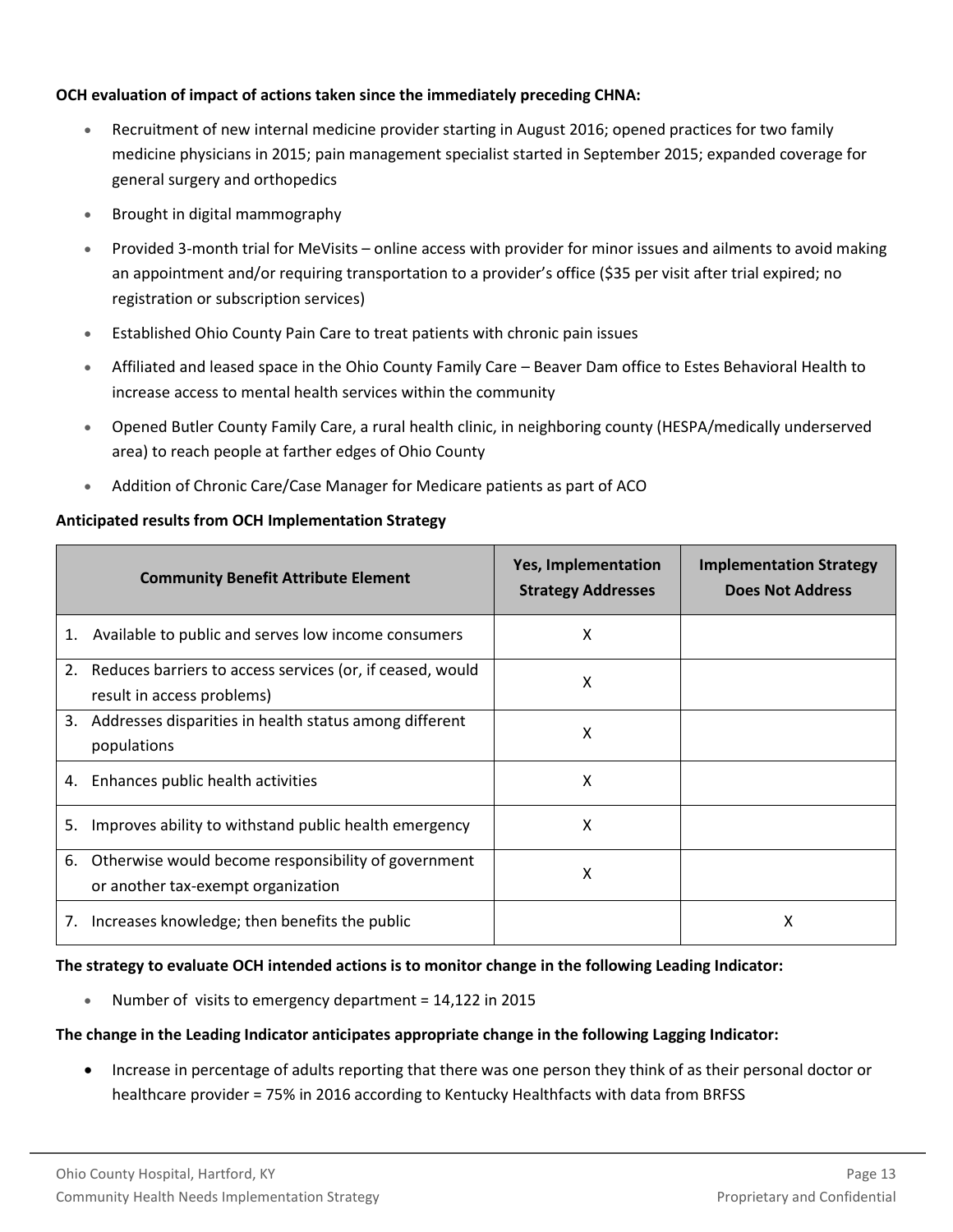# **OCH anticipates collaborating with the following other facilities and organizations to address this Significant Need:**

| Organization                                     | <b>Contact Name</b>                          | <b>Contact Information</b>                        |
|--------------------------------------------------|----------------------------------------------|---------------------------------------------------|
| <b>Ohio County Health Coalition</b>              | Access to Care Sub-<br>Committee             | https://grrhc.wildapricot.org/                    |
| <b>Green River District Health</b><br>Department | Debbie Fillman, CEO                          | (270) 686-7747<br>www.healthdepartment.org        |
| Ohio County School System                        | <b>Guidance Office Staff</b>                 | (270) 298-3249<br>http://www.ohio.k12.ky.us/      |
| Kentucky Cancer Program - Green<br>River         | Jaime Rafferty, Cancer Control<br>Specialist | (270) 683-2560<br>http://www.kycancerprogram.org/ |
| Green River Area Development                     | Michelle Drake, CWPT,                        | (270) 686-2542                                    |
| District (GRADD)                                 | Kentucky Career Center                       | http://www.gradd.com/                             |
| <b>Estes Behavioral Health</b>                   | Jessica Estes, APRN                          | (270) 927-6003                                    |
| <b>Quorum Health Resources</b>                   |                                              | www.QHR.com                                       |

| Organization                         | <b>Contact Name</b>  | <b>Contact Information</b> |
|--------------------------------------|----------------------|----------------------------|
| <b>Bluegrass Regional Healthcare</b> | Susan Matthews, APRN | (270) 274-9222             |
| Norsworthy Medical Associates        | Eric Norsworthy, MD  | (270) 274-1800             |
| Multi-Care of Ohio County            | Darby Cole, MD       | (270) 274-4771             |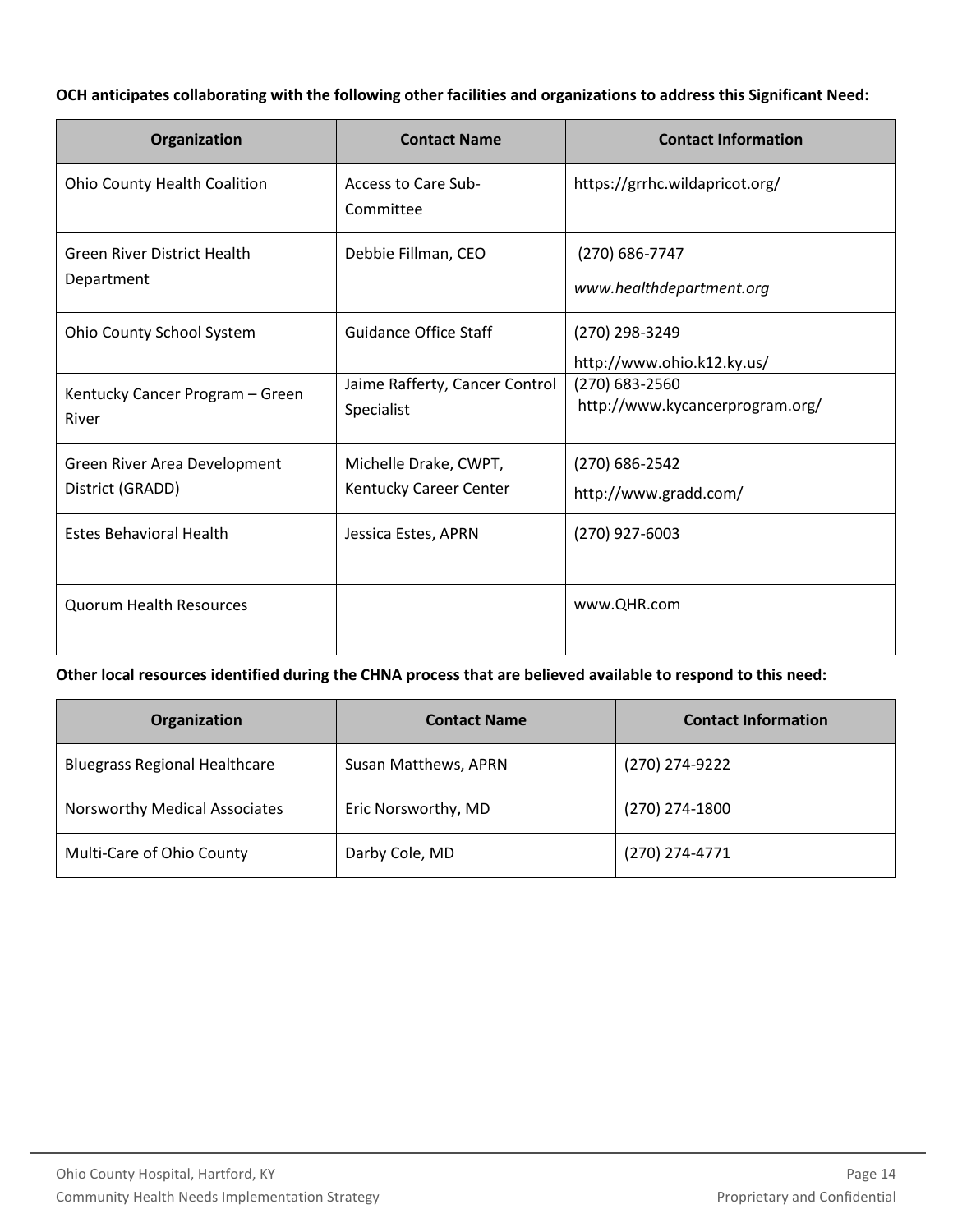# **4. TEEN ISSUES**

# **OCH does not intend to develop an implementation strategy for this Significant Need**

• We are choosing not to respond to this need at this time. We feel we can have a greater impact by putting attention and resources toward other significant needs for which we are better qualified to serve.

| Federal classification of reasons why a hospital may cite for not developing an Implementation Strategy for a<br>defined Significant Need |                                                                               |   |  |
|-------------------------------------------------------------------------------------------------------------------------------------------|-------------------------------------------------------------------------------|---|--|
| 1.                                                                                                                                        | <b>Resource Constraints</b>                                                   | X |  |
| 2.                                                                                                                                        | Relative lack of expertise or competency to<br>effectively address the need   |   |  |
| 3.                                                                                                                                        | A relatively low priority assigned to the need                                |   |  |
|                                                                                                                                           | 4. A lack of identified effective interventions to address<br>the need        | X |  |
|                                                                                                                                           | 5. Need is addressed by other facilities or organizations<br>in the community | X |  |
| 6.                                                                                                                                        | Other                                                                         |   |  |

| Organization                                                    | <b>Contact Name</b>                                                                           | <b>Contact Information</b>                   |
|-----------------------------------------------------------------|-----------------------------------------------------------------------------------------------|----------------------------------------------|
| Ohio County Health Coalition -<br>Substance Abuse Sub-Committee | Rebecca Horn, Prevention<br>Coordinator with Green River District<br><b>Health Department</b> | https://grrhc.wildapricot.org/               |
| Together We Care                                                | Shelia Barnard, Director                                                                      | (270) 504-0037<br>http://www.octwc.com/      |
| Ohio County School System                                       |                                                                                               | (270) 298-3249<br>http://www.ohio.k12.ky.us/ |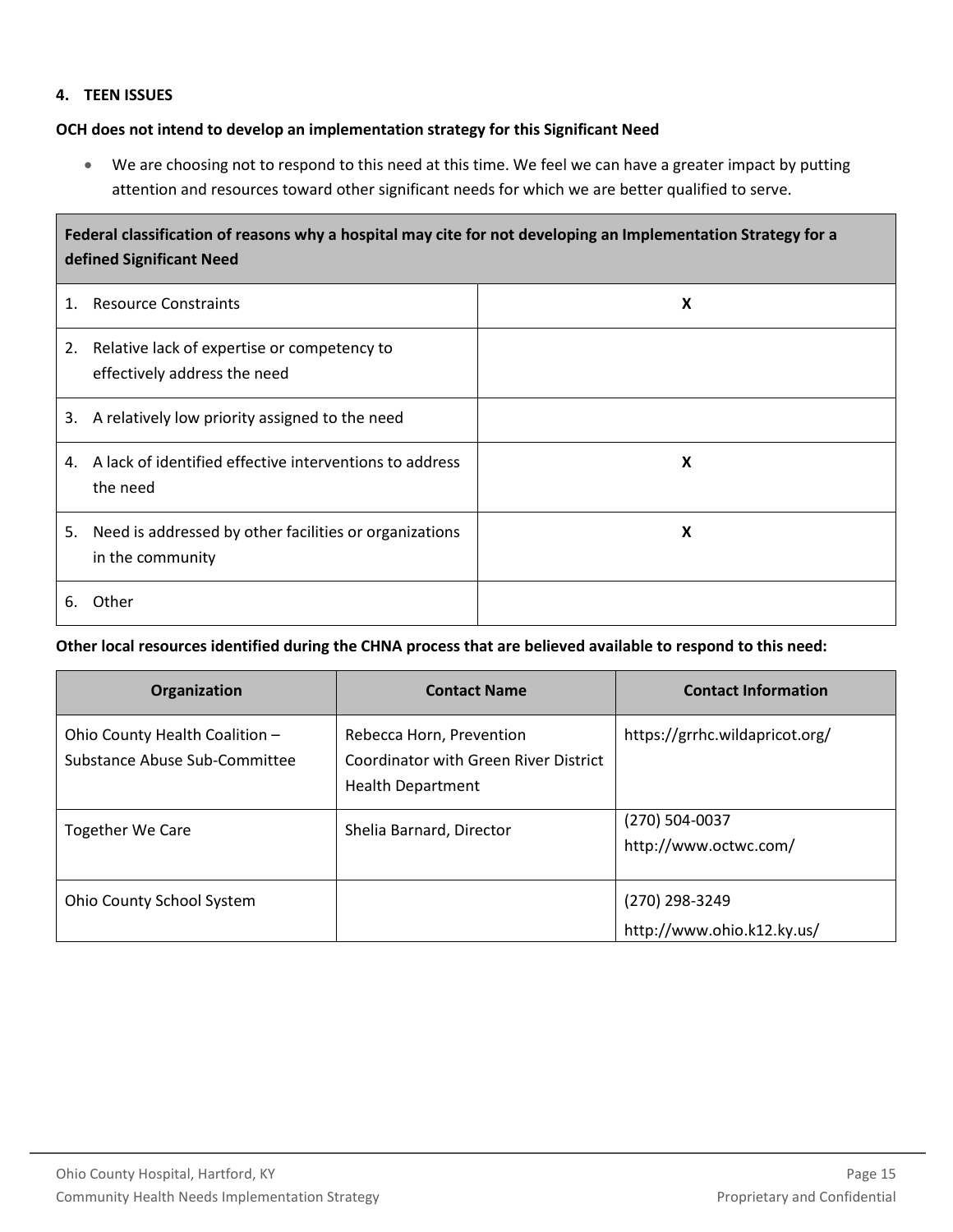# **5. MENTAL HEALTH**

# **OCH services, programs, and resources available to respond to this need include:**

- Expand affiliation with Estes Behavioral Health to include additional providers to increase access to mental health services within the community; continue to lease space in primary care setting
- Explore affiliation arrangements with other healthcare systems to provide telemedicine services to increase access to mental health services
- Create mental health care provider section on community resource guide; research and include all mental health service providers who provide services on a local level; OCH will audit guide on quarterly basis and make available through ER and community partner websites

| <b>Community Benefit Attribute Element</b>                                                    | <b>Yes, Implementation</b><br><b>Strategy Addresses</b> | <b>Implementation Strategy</b><br><b>Does Not Address</b> |
|-----------------------------------------------------------------------------------------------|---------------------------------------------------------|-----------------------------------------------------------|
| Available to public and serves low income consumers<br>8.                                     | x                                                       |                                                           |
| 9. Reduces barriers to access services (or, if ceased, would<br>result in access problems)    | X                                                       |                                                           |
| 10. Addresses disparities in health status among different<br>populations                     | x                                                       |                                                           |
| 11. Enhances public health activities                                                         | x                                                       |                                                           |
| 12. Improves ability to withstand public health emergency                                     |                                                         | X                                                         |
| 13. Otherwise would become responsibility of government<br>or another tax-exempt organization | x                                                       |                                                           |
| 14. Increases knowledge; then benefits the public                                             | X                                                       |                                                           |

## **The strategy to evaluate OCH intended actions is to monitor change in the following Leading Indicator:**

Increase # of clinical mid-level mental health care providers available to treat patients in Ohio County = 1 in 2016

## **The change in the Leading Indicator anticipates appropriate change in the following Lagging Indicator:**

Reduce the # of mentally unhealthy days (per month) for Ohio County citizens = 7 in 2016 according to Kentucky Healthfacts with data from BRFSS

| Organization                        | <b>Contact Name</b>          | <b>Contact Information</b>     |
|-------------------------------------|------------------------------|--------------------------------|
| <b>Ohio County Health Coalition</b> | Access to Care Sub-Committee | https://grrhc.wildapricot.org/ |
| Estes Behavioral Health             | Jessica Estes, APRN          | (270) 927-6003                 |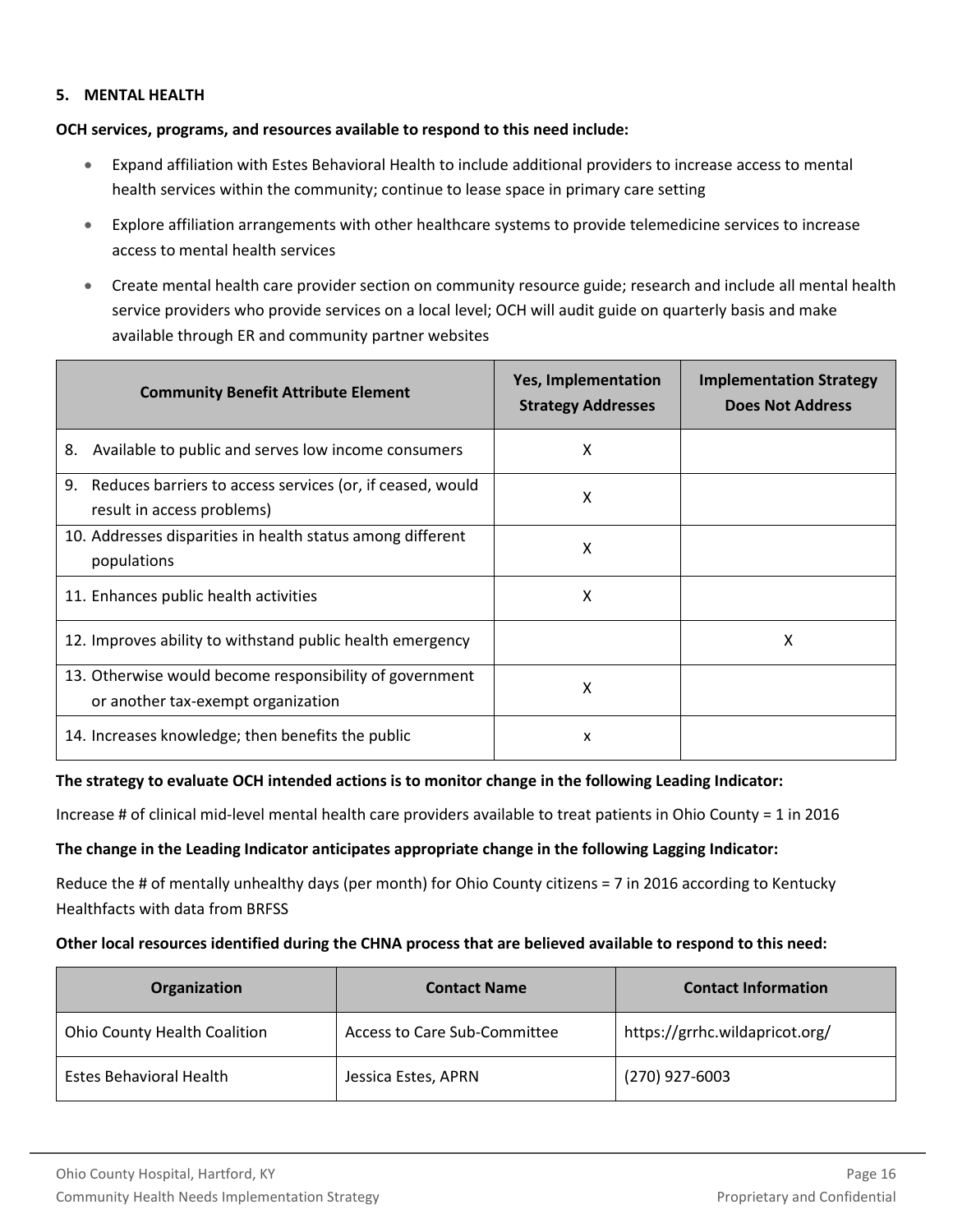# **6. DENTAL HEALTH**

# **OCH does not intend to develop an implementation strategy for this Significant Need**

• We are choosing not to respond to this need at this time. We feel we can have a greater impact by putting attention and resources toward other significant needs for which we are better qualified to serve.

| Federal classification of reasons why a hospital may cite for not developing an Implementation Strategy for a<br>defined Significant Need |                                                         |                                           |  |
|-------------------------------------------------------------------------------------------------------------------------------------------|---------------------------------------------------------|-------------------------------------------|--|
| <b>Resource Constraints</b><br>1.                                                                                                         |                                                         | X                                         |  |
| Relative lack of expertise or competency to<br>2.<br>effectively address the need                                                         |                                                         | X                                         |  |
| A relatively low priority assigned to the need<br>3.                                                                                      |                                                         |                                           |  |
| 4.<br>the need                                                                                                                            | A lack of identified effective interventions to address | X                                         |  |
| 5.<br>in the community                                                                                                                    | Need is addressed by other facilities or organizations  | X                                         |  |
| Other<br>6.                                                                                                                               |                                                         | Addressed in part under 'Access to Care.' |  |

| <b>Organization</b>          | <b>Contact Name</b>          | <b>Contact Information</b>     |
|------------------------------|------------------------------|--------------------------------|
| Ohio County Health Coalition | Access to Care Sub-Committee | https://grrhc.wildapricot.org/ |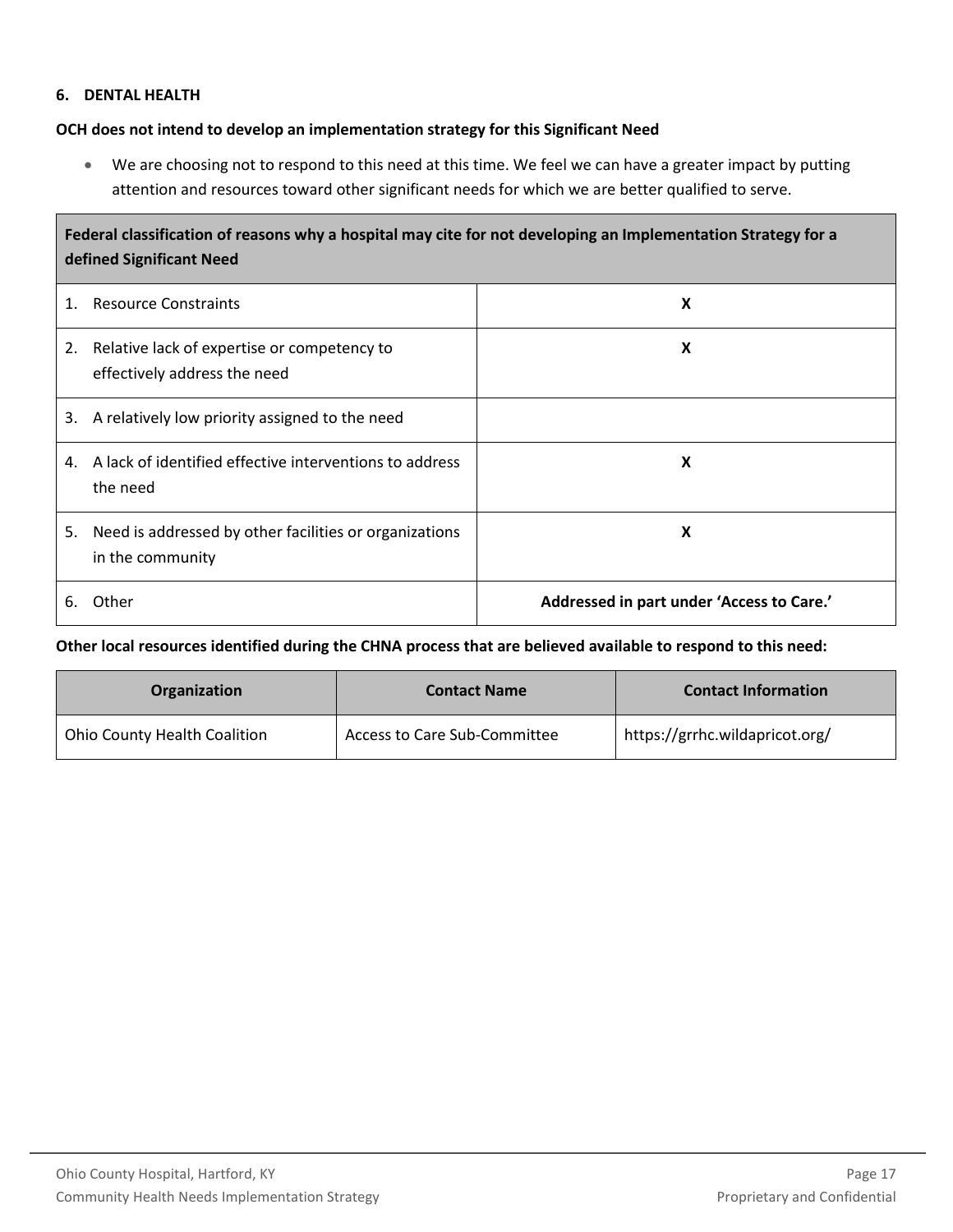# <span id="page-19-0"></span>**APPENDIX**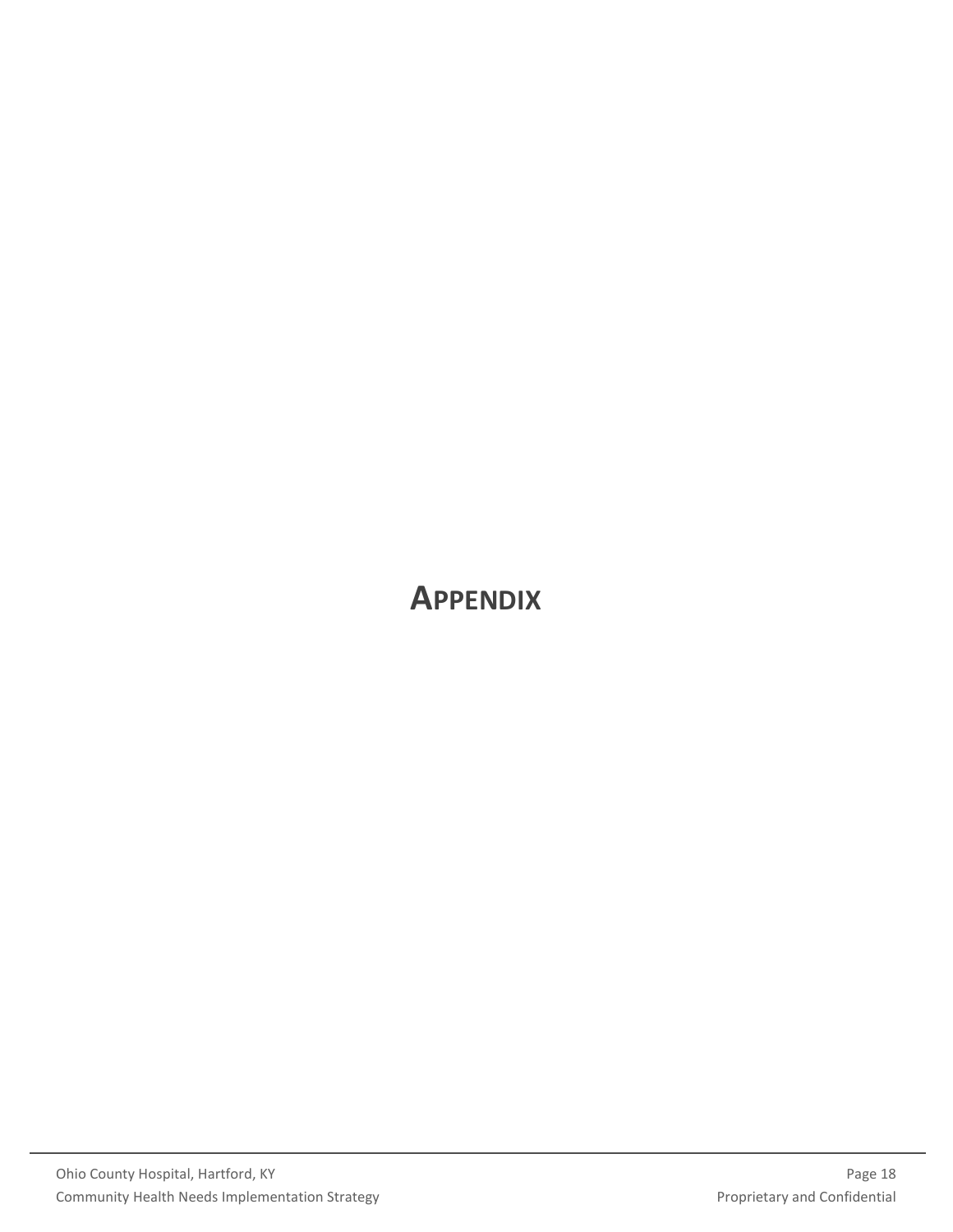# <span id="page-20-0"></span>Appendix A – Illustrative Schedule h (Form 990) Part V B

# **Illustrative IRS Schedule h Part V Section B (Form 990)<sup>4</sup>**

# **Community Health Need Assessment Illustrative Answers**

**1. Was the hospital facility first licensed, registered, or similarly recognized by a State as a hospital facility in the current tax year or the immediately preceding tax year?**

*No*

**2. Was the hospital facility acquired or placed into service as a tax-exempt hospital in the current tax year or the immediately preceding tax year? If "Yes," provide details of the acquisition in Section C**

*No*

**3. During the tax year or either of the two immediately preceding tax years, did the hospital facility conduct a community health needs assessment (CHNA)? If "No," skip to line 12. If "Yes," indicate what the CHNA report describes (check all that apply)**

# **a. A definition of the community served by the hospital facility**

Ohio County is a rural community located in Western Kentucky with a primary service area that includes a population estimated at 21,488. Ohio County Hospital delivers comprehensive healthcare to the residents of Beaver Dam, Centertown, Cromwell, Dundee, Fordsville, Hartford, Horse Branch, McHenry, Olaton, Rockport, and Rosine. It is the fifth largest of the 120 counties in Kentucky covering 596.73 square miles. Ohio County has been designated as a Health Professional Shortage Area (HPSA) and a Medically Underserved Area/Population (MUA/P).

# **b. Demographics of the community**

Green River Community Health Improvement Plan; p.62

# **Existing health care facilities and resources within the community that are available to respond to the health needs of the community**

*Green River Community Health Improvement Plan 2015-2018; p.14, 25*

# **c. How data was obtained**

*Green River Community Health Improvement Plan 2015-2018; p.5-7* 

# **d. The significant health needs of the community**

*Green River Community Health Improvement Plan 2015-2018; p.8-11, 25-26* 

**e. Primary and chronic disease needs and other health issues of uninsured persons, low-income persons, and minority groups**

*Green River Community Health Improvement Plan Addendum: Identified Vulnerable Communities*

**f. The process for identifying and prioritizing community health needs and services to meet the** 

<sup>4</sup> Questions are drawn from 2014 Federal 990 schedule h.pdf and may change when the hospital is to make its 990 h filing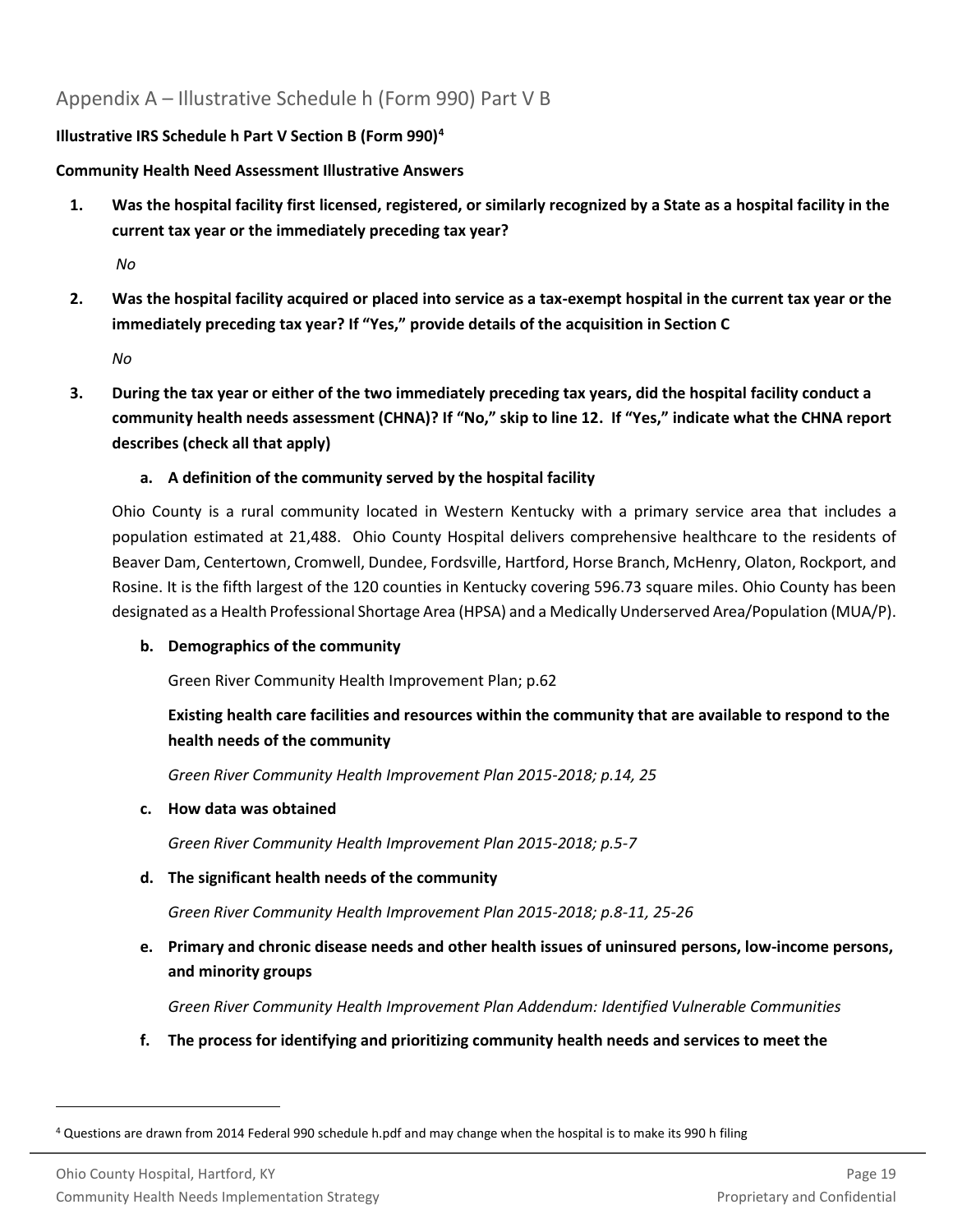# **community health needs**

*Green River Community Health Improvement Plan 2015-2018; p.5-9*

**g. The process for consulting with persons representing the community's interests**

*Green River Community Health Improvement Plan 2015-2018; p.5-7*

**h. Information gaps that limit the hospital facility's ability to assess the community's health needs**

*N/A*

**i. Other (describe in Section C)**

*N/A*

- **4. Indicate the tax year the hospital facility last conducted a CHNA:** *2013*
- **5. In conducting its most recent CHNA, did the hospital facility take into account input from persons who represent the broad interests of the community served by the hospital facility, including those with special knowledge of or expertise in public health? If "Yes," describe in Section C how the hospital facility took into account input from persons who represent the community, and identify the persons the hospital facility consulted**

*Green River Community Health Improvement Plan 2015-2018; p.5-7*

**6. a. Was the hospital facility's CHNA conducted with one or more other hospital facilities? If "Yes," list the other hospital facilities in Section C**

*No*

**b. Was the hospital facility's CHNA conducted with one or more organizations other than hospital facilities? If "Yes," list the other organizations in Section C**

*Yes; Green River Community District Health Department (Daviess, Hancock, Henderson, McLean, Ohio, Union, and Webster Counties)*

# **7. Did the hospital facility make its CHNA report widely available to the public?**

*Yes*

# **If "Yes," indicate how the CHNA report was made widely available (check all that apply):**

**a. Hospital facility's website (list URL)**

*http://www.ohiocountyhospital.com/*

**b. Other website (list URL)**

*N/A*

**c. Made a paper copy available for public inspection without charge at the hospital facility**

*Yes*

**d. Other (describe in Section C)**

*N/A*